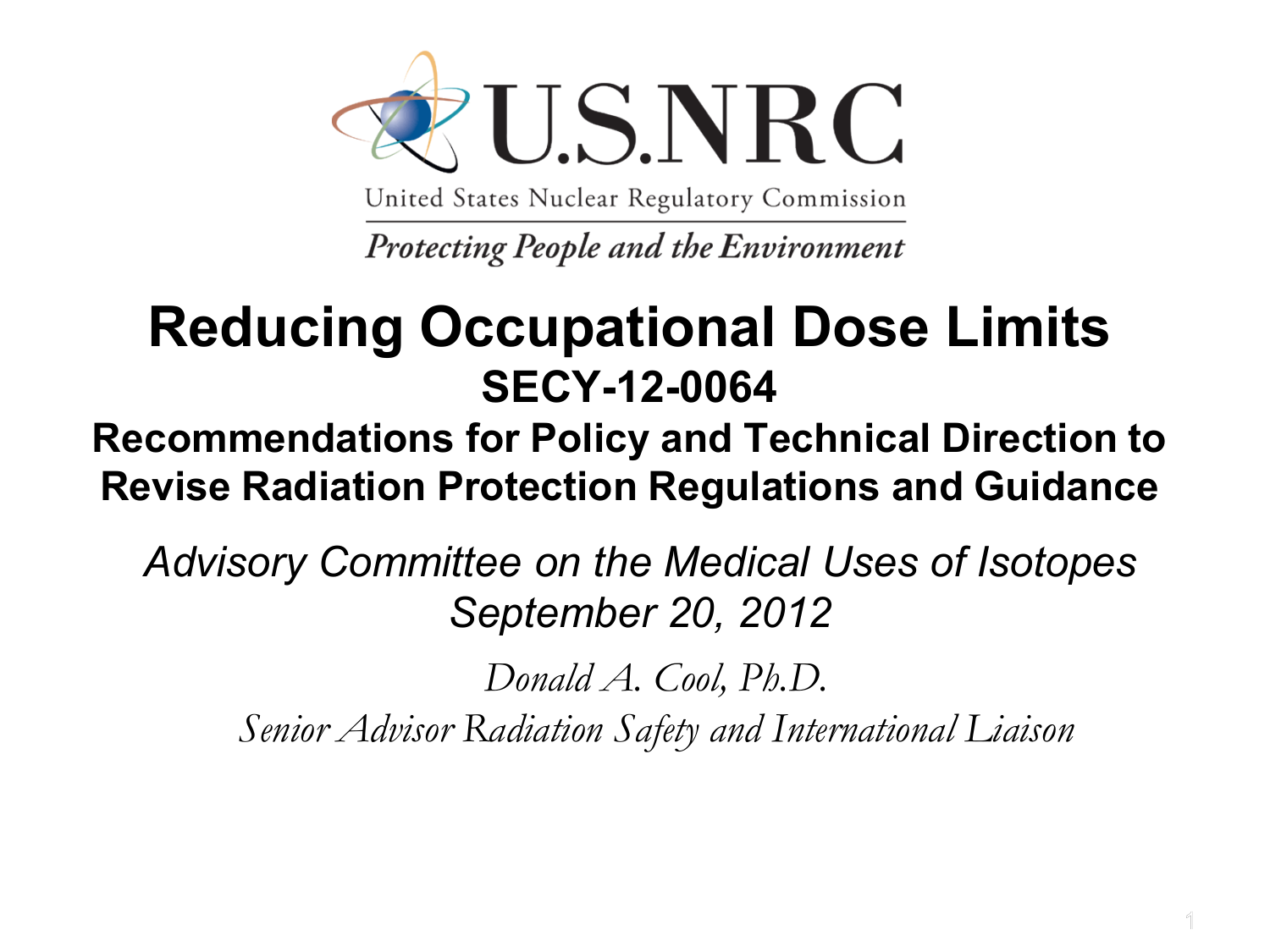

#### **Background**

- NRC regulations based on national and international recommendations
	- NCRP, BEIR
	- ICRP, UNSCEAR
- 10 CFR Part 20 last major revision in 1991, based in ICRP Publication 26 from 1977
- Other portions of regulations still based on ICRP Publications 1 and 2, 1959 and 1960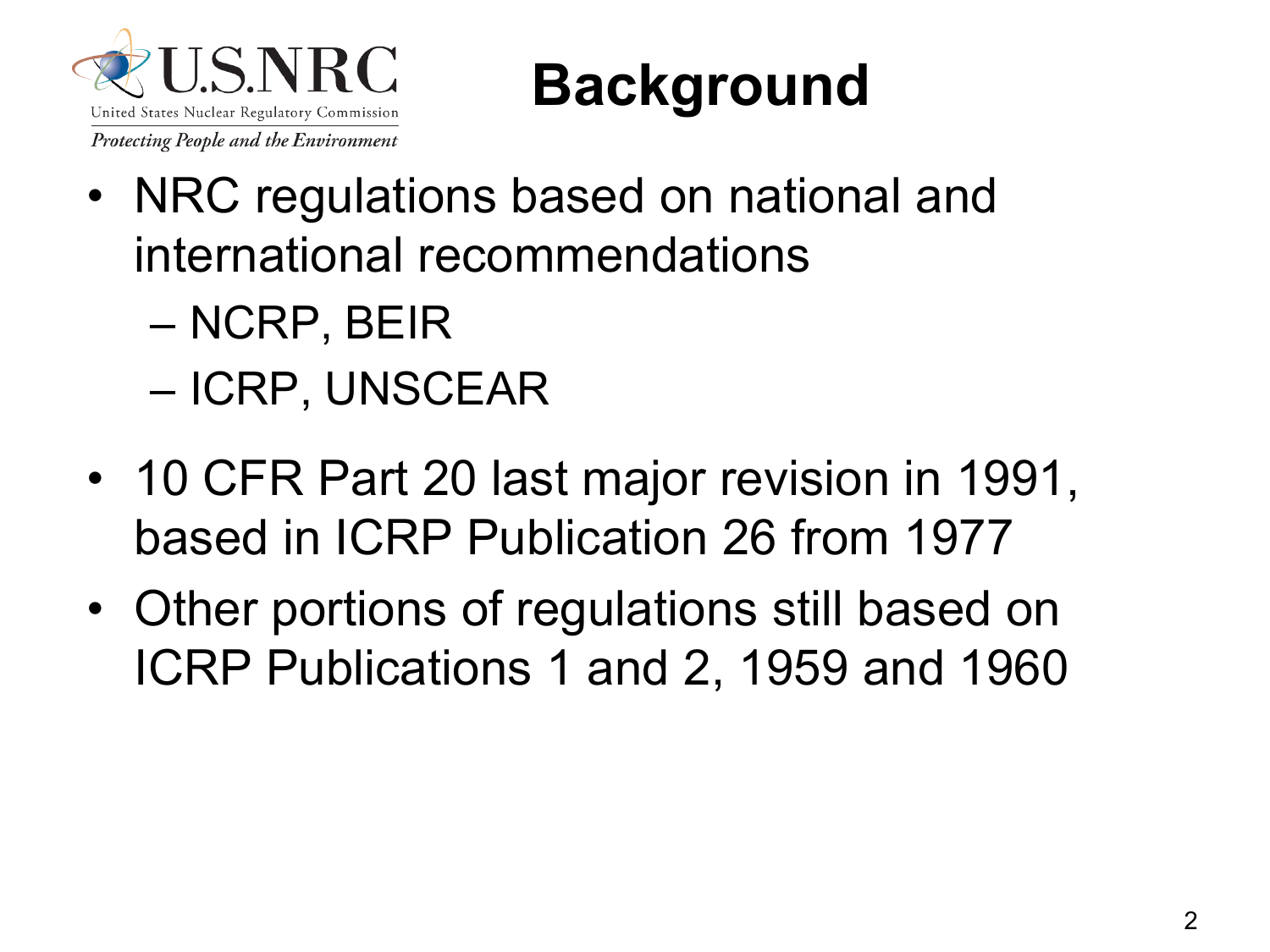

#### **Background**

- ICRP revised recommendations announced in December, 2007
- NRC staff analysis indicated areas warranting consideration for revisions – SECY-08-0197, December, 2008
- Commission approved staff recommendation to engage stakeholders and initiate development of technical basis materials on April 2, 2009
- Staff Recommendations SECY-12-0064, April 25, 2012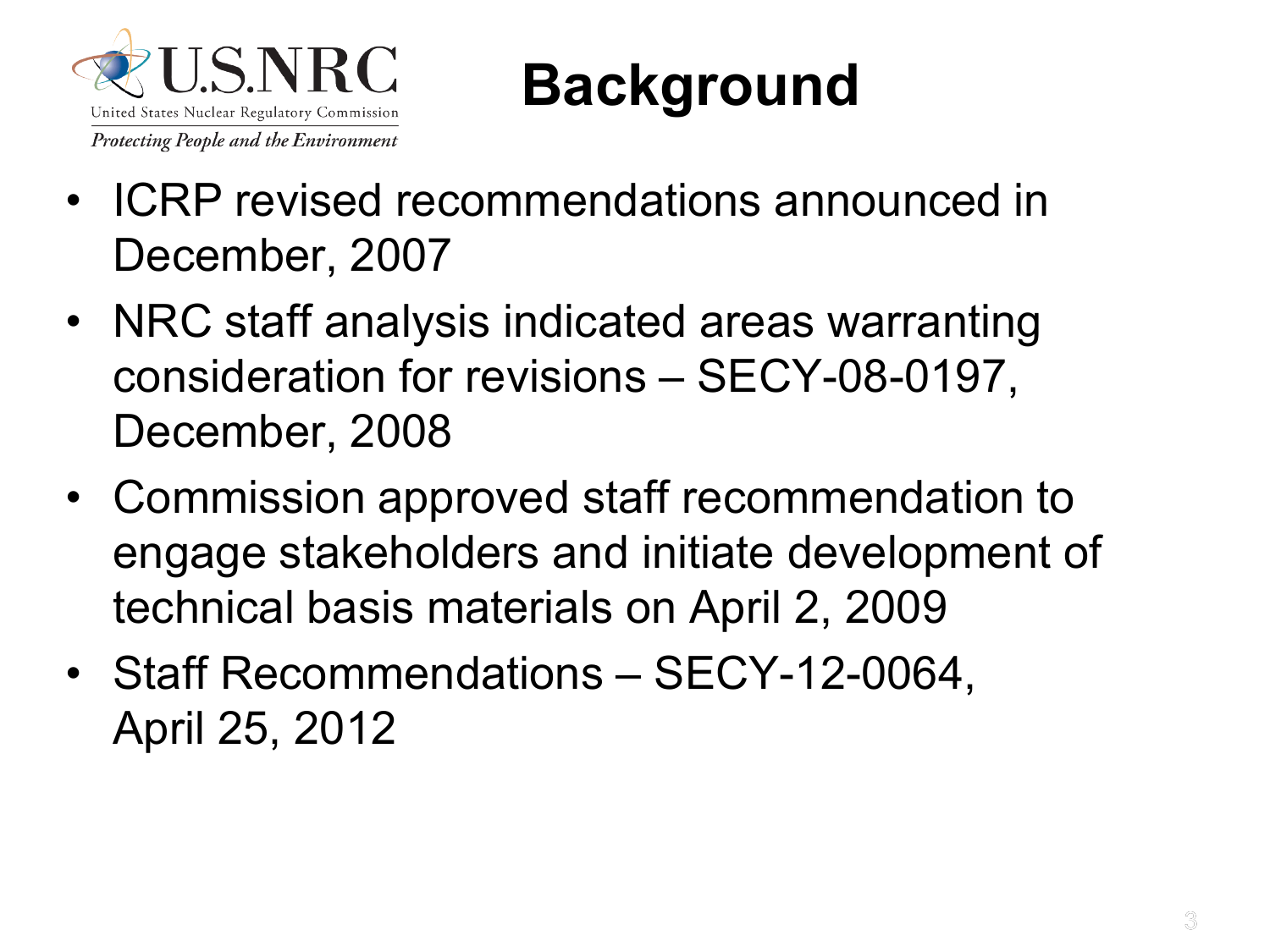

#### **Outreach Activities**

- Phase I of outreach included:
	- Presentations to numerous organizations and groups
	- FRN published inviting inputs (72 FR 32198)
- Phase II Workshops
	- FRN published with issues and questions (75 FR 59160)
	- Workshops in Washington, Los Angeles, and Houston
	- Comments accepted through January 31, 2011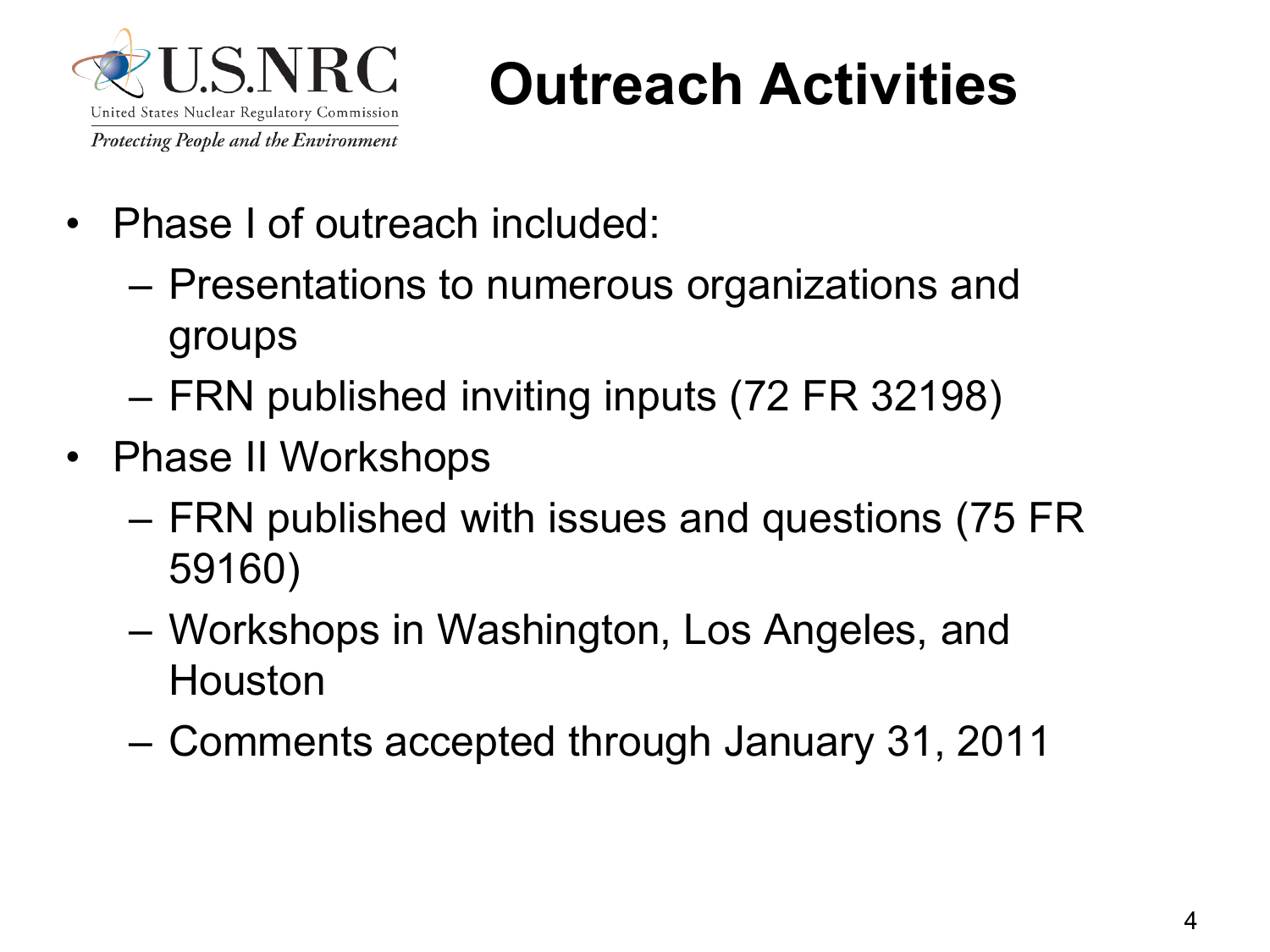

#### **Outreach Activities**

- Phase III
	- FRN published for lens of the eye (76 FR 53847)
	- FRN closed October 31, 2011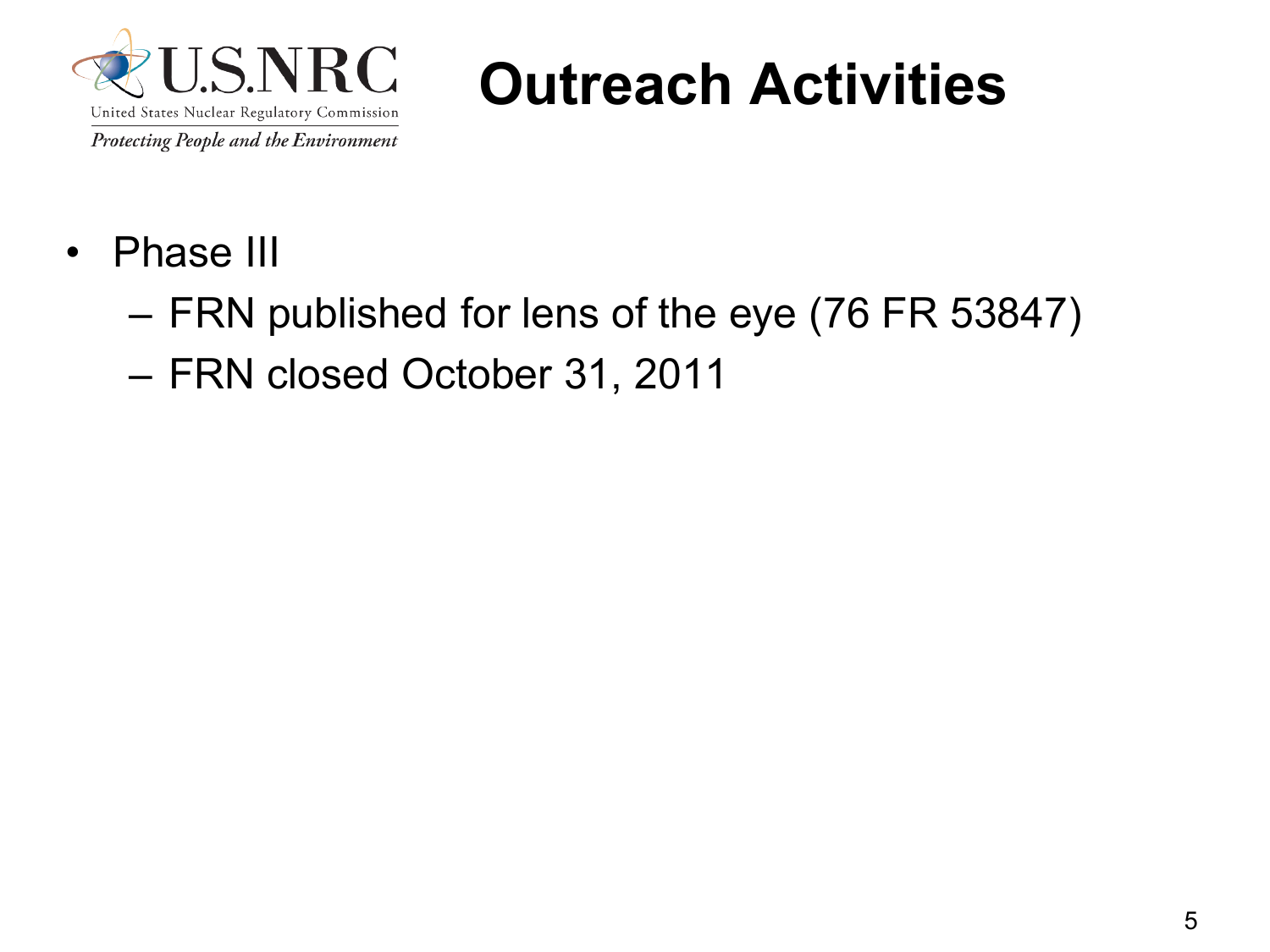

## **Stakeholder Dialogue**

- Total of 59 comments docketed
- General support for changes to reflect current dose calculation methodology and terminology
- Opposition to changes to dose limits and ALARA provisions
	- View that risk did not warrant changes
	- View that impacts would be unacceptable
	- View that sources and uses in US are different, and justify different limits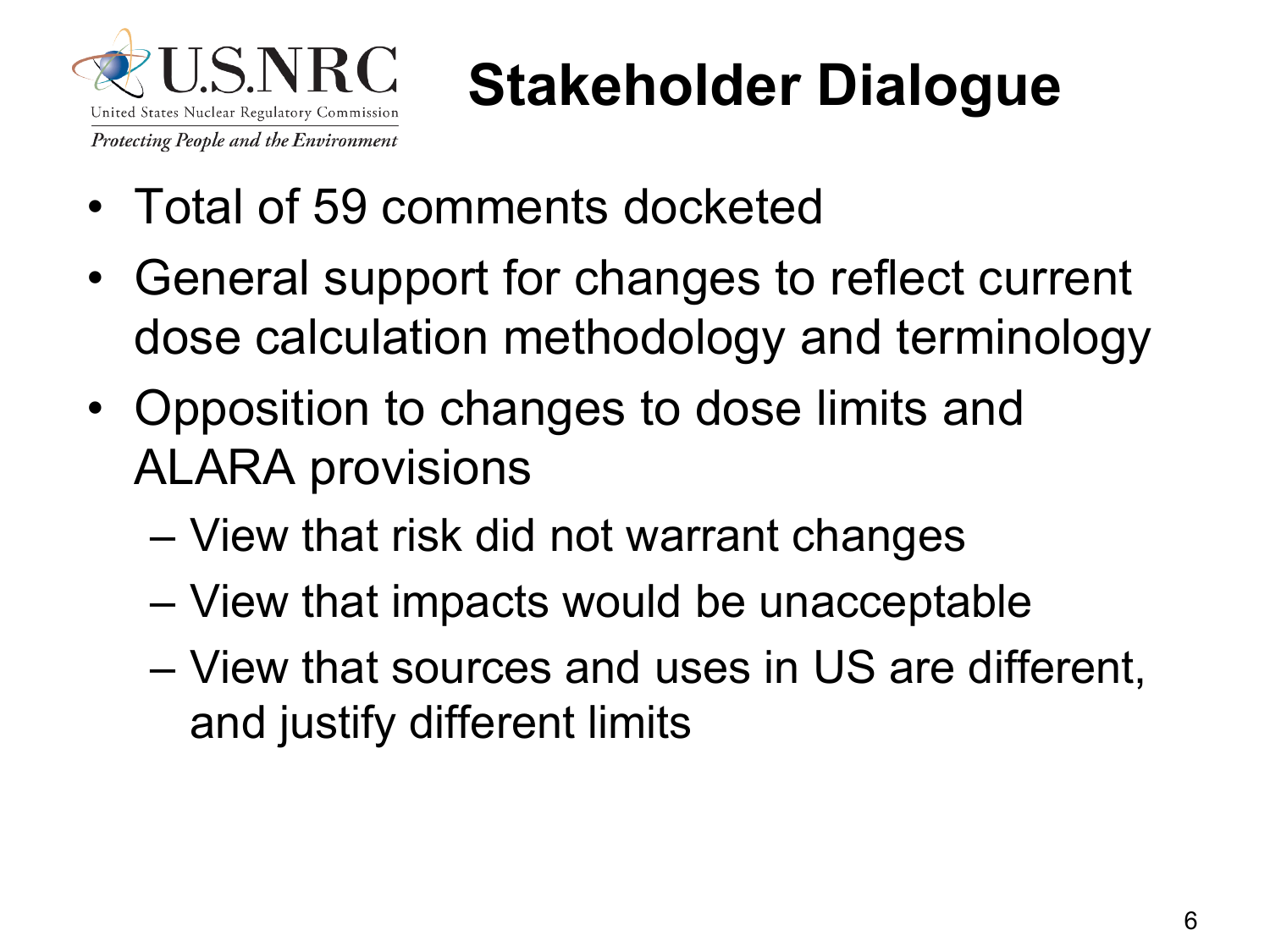

#### **Radiation Risk**

- Current basis supporting NRC regulations is a mixture of risk information ranging from 1958 to 1990
- 10 CFR Part 20 based on assumed risk of 1.25 x 10<sup>-4</sup> per rem cancer mortality and risk of heritable disease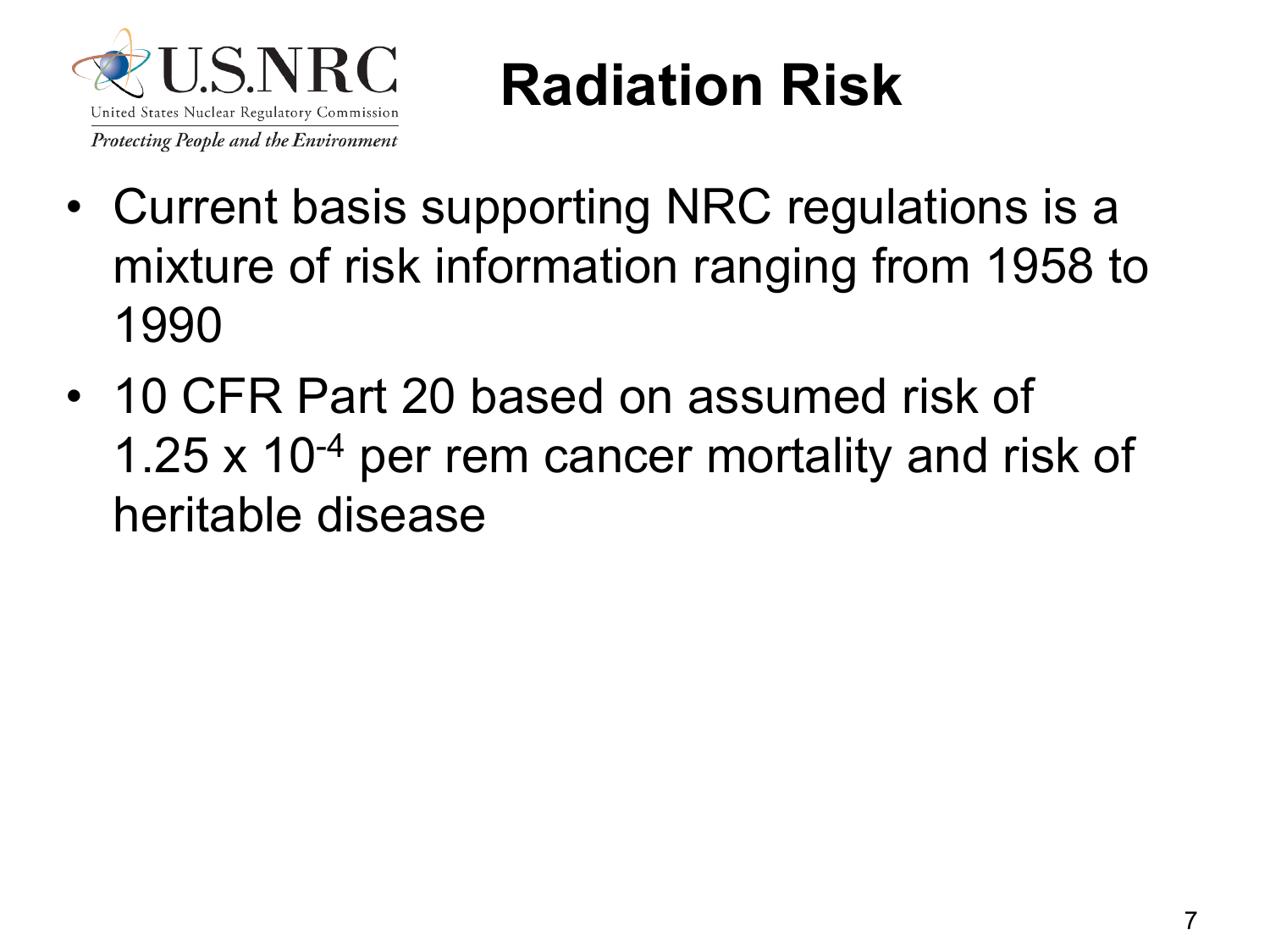

#### **Radiation Risk**

- Current radiation risk  $\approx$  5x10<sup>-4</sup> per rem
	- Considered mortality, morbidity and hereditary effects
	- Comparable results from UNSCEAR, ICRP, BEIR, NCRP
	- EPA "Blue Book" values even higher
- LNT for practical purposes of radiation protection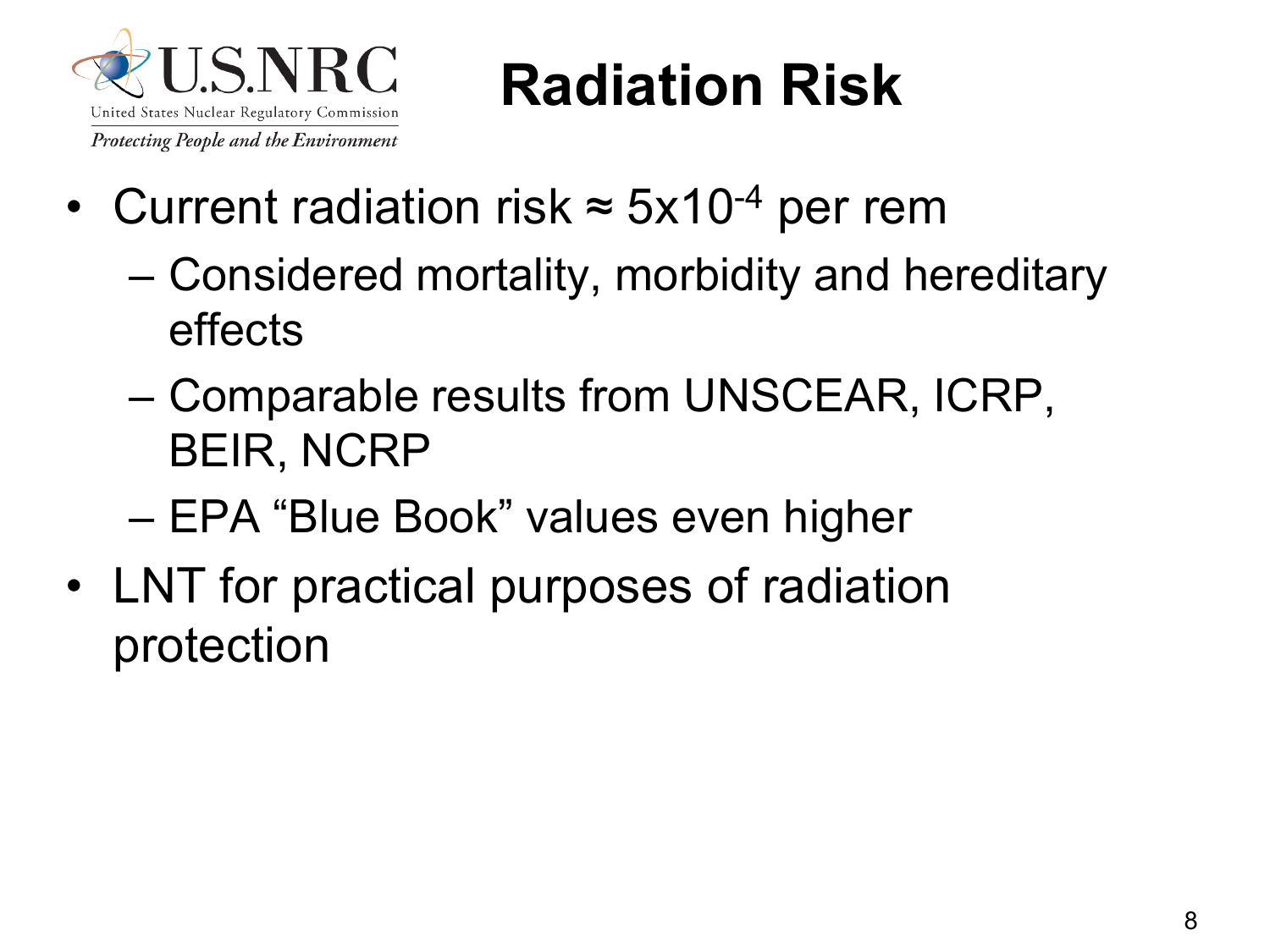

## **Methodology Basis**

- 10 CFR Part 50, Appendix I based on ICRP 1 and 2 MPC critical organ approach
- 10 CFR Part 20
	- Generally based on ICRP 26 and 30 TEDE approach
	- Public Exposure aligned to newer recommendations and increased risk in final rule
	- Occupational Exposure not aligned in final rule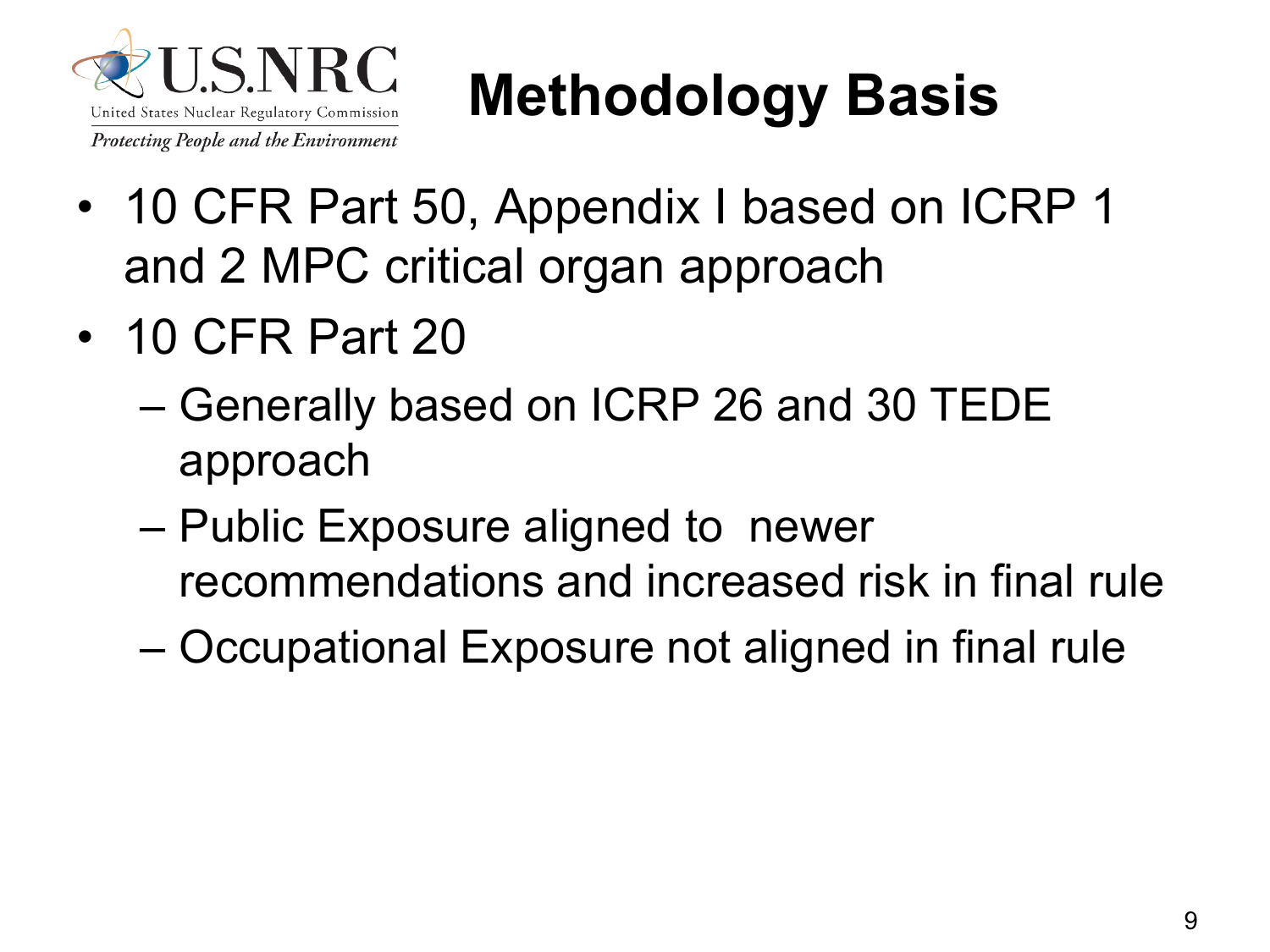

## **Methodology Basis**

- Licensees granted use of ICRP 60+ approach on case by case basis for internal dosimetry
- Effective dose recognized for external exposure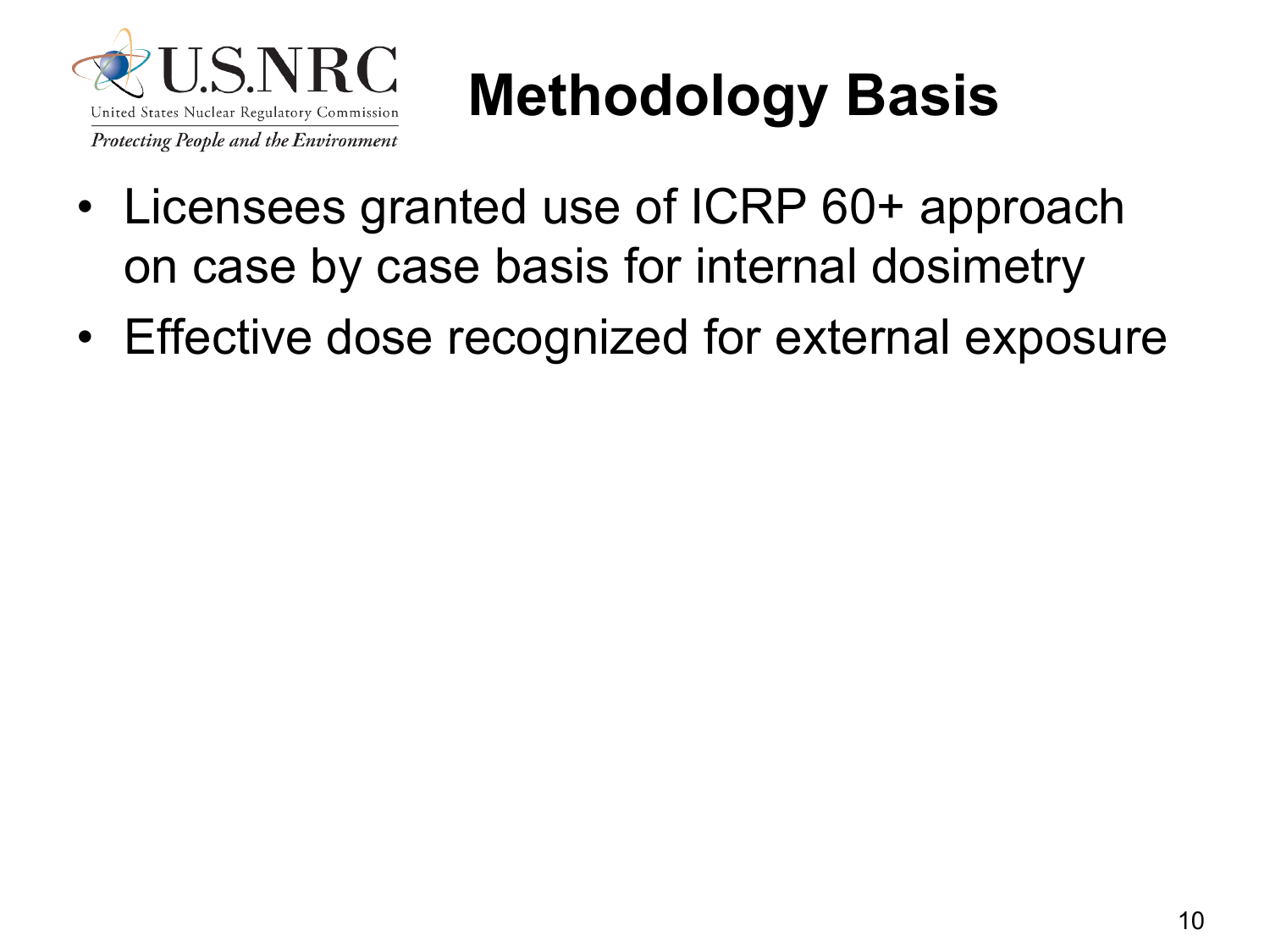

## **Basis for Occupational Limits**

- 1977
	- average annual risk of accidental death in industries generally accepted as safe working environment  $-1 \times 10^{-4}$
	- 5 rem value based on expectation that most individuals would be unlikely to exceed 1 rem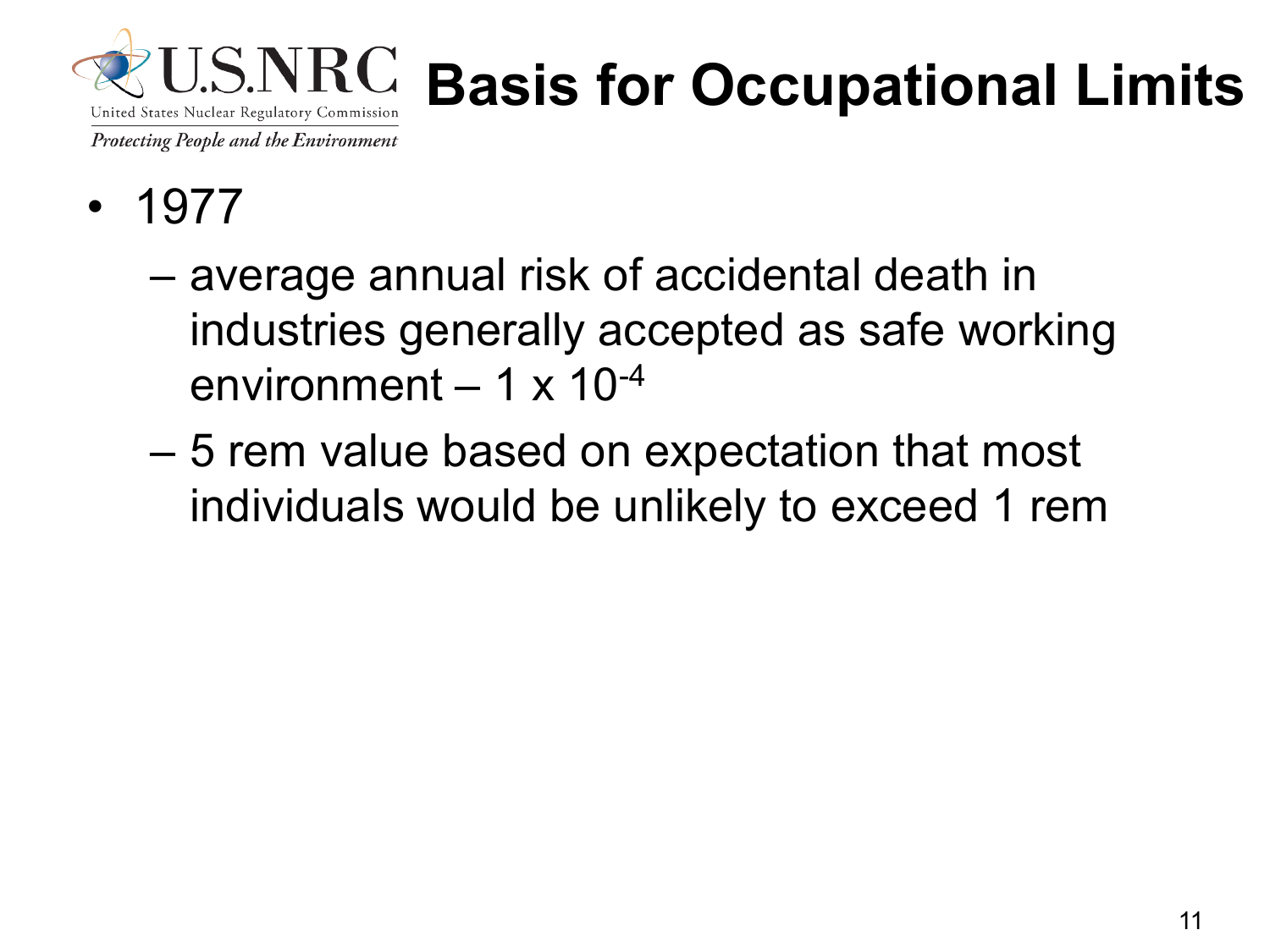

## **Basis for Occupational Limits**

- 1990
	- Multi-attribute approach
	- Objective to prevent cumulative exposure to less than 100 rem
	- Average and maximum values to provide flexibility for implementation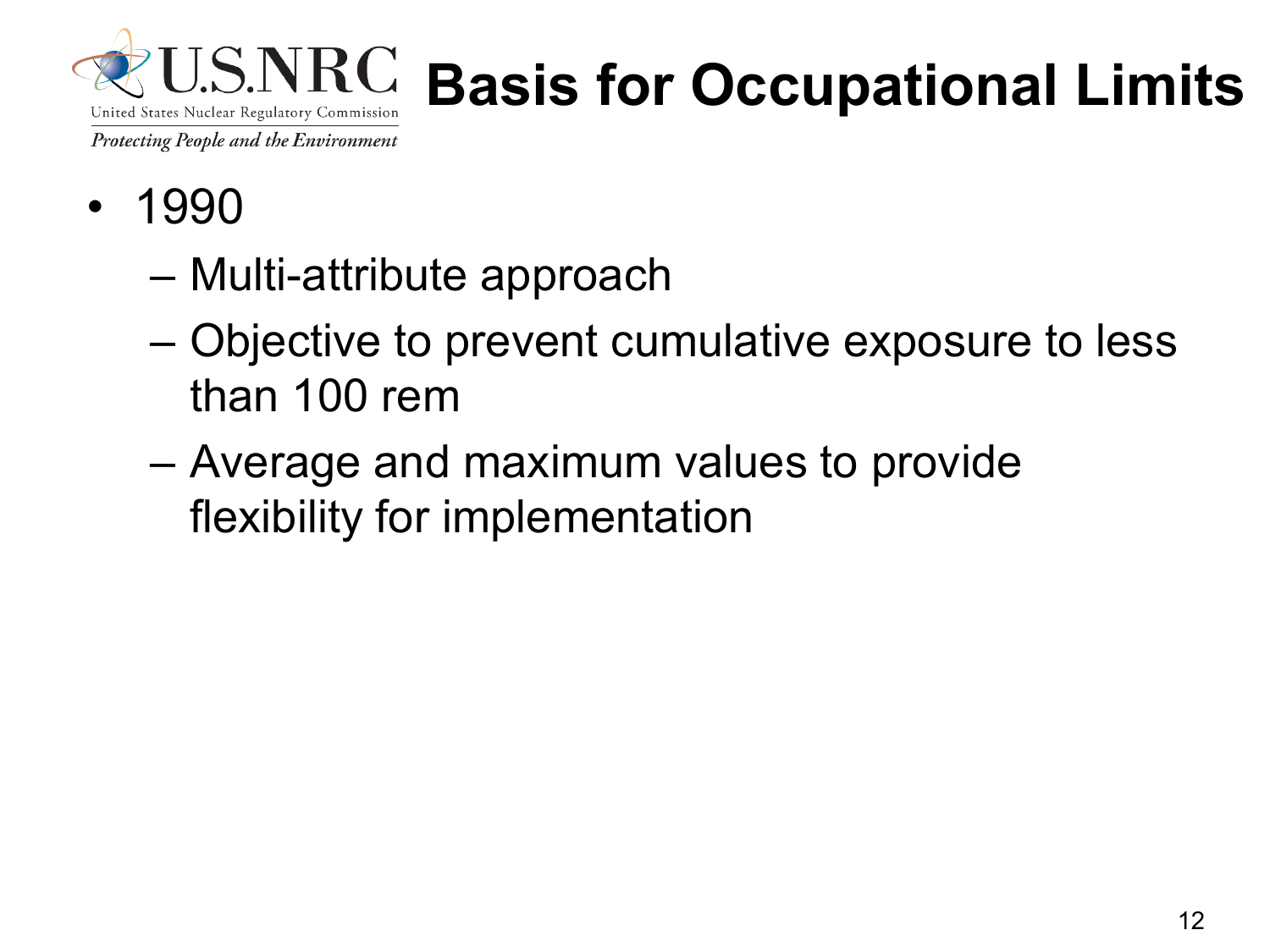

#### **Update Dose Assessment Methods**

- General support for moving to consistently incorporate latest scientific information and modeling.
- Stakeholders supported delaying rulemaking until ICRP completes work on dose coefficients
- Staff Recommendation:
	- Adopt updated methodologies and models
	- Continue with Appendix B in rule for ALI and DAC
	- Use updated methods for 10 CFR Part 50, Appendix I, and other portions of the regulations to establish new consistent basis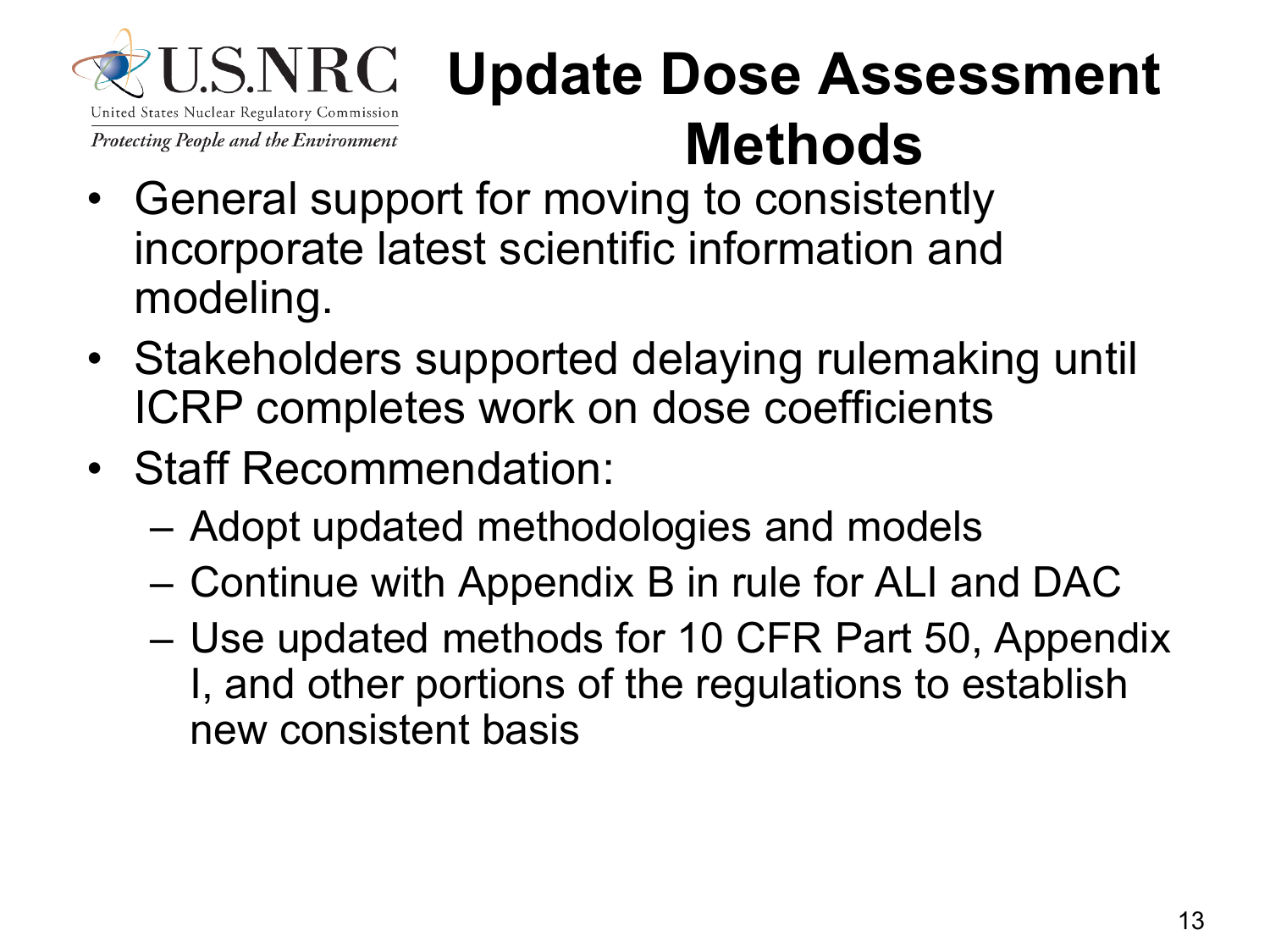

## **Revise Terminology**

- Changes in methodology resulted in changes in Terminology in 1990
- Stakeholders supported changes, but noted impacts in updating procedures, records, reports, and training
- Staff Recommendation:
	- Develop Regulatory Basis to incorporate updated terminology.
	- Explore options to provide flexibility during implementation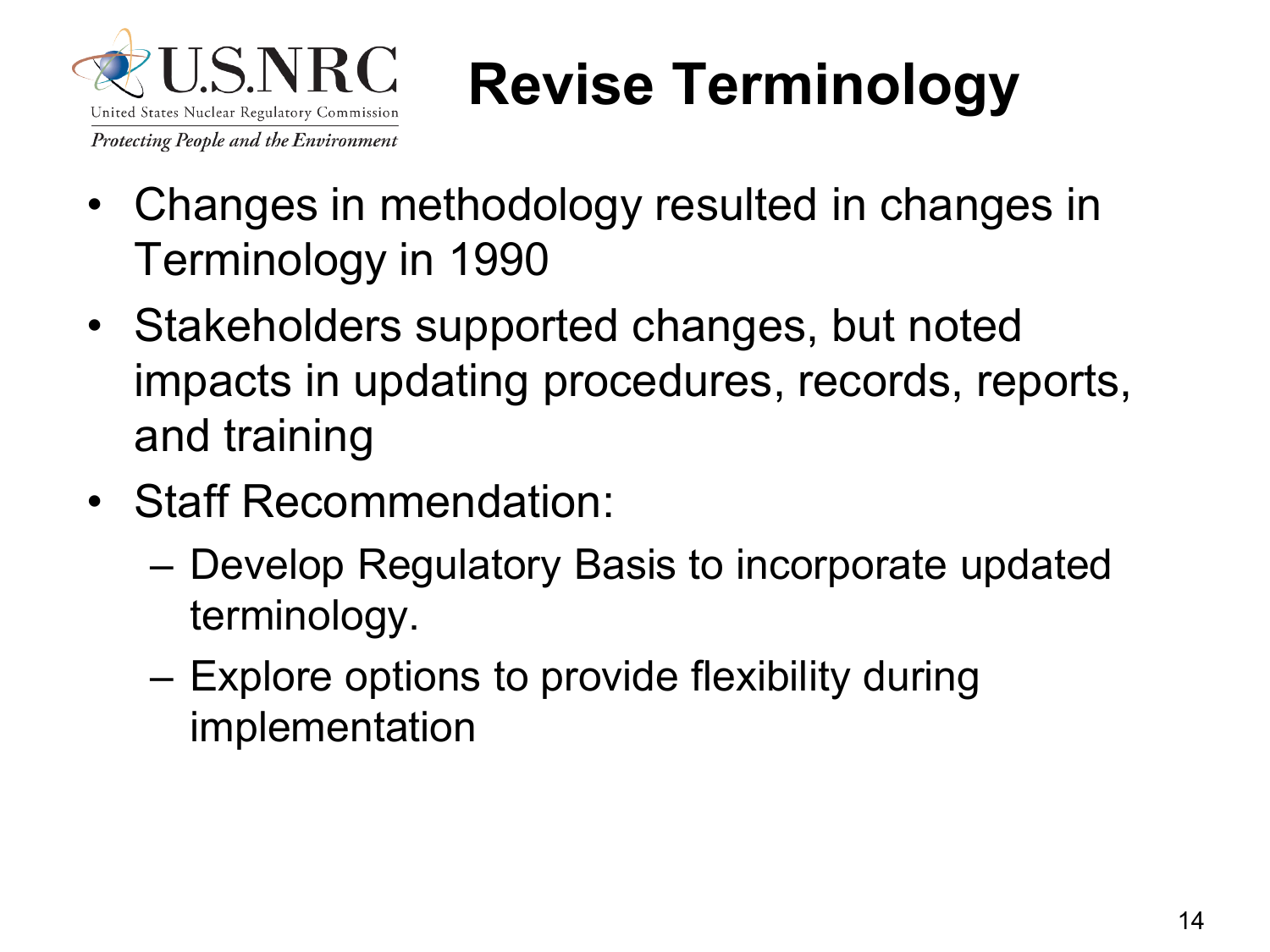

## **Occupational TEDE Limit**

- Conclusions
	- Limit does not reflect current risk basis
	- Exposures near limit could exceed recommended cumulative total
	- 99.7% of individuals were below 2 rem in 2010
	- Flexibility needed but only for some licensees and small groups of individuals
	- Differences between U.S. and other countries present complications to trans-boundary movement of workers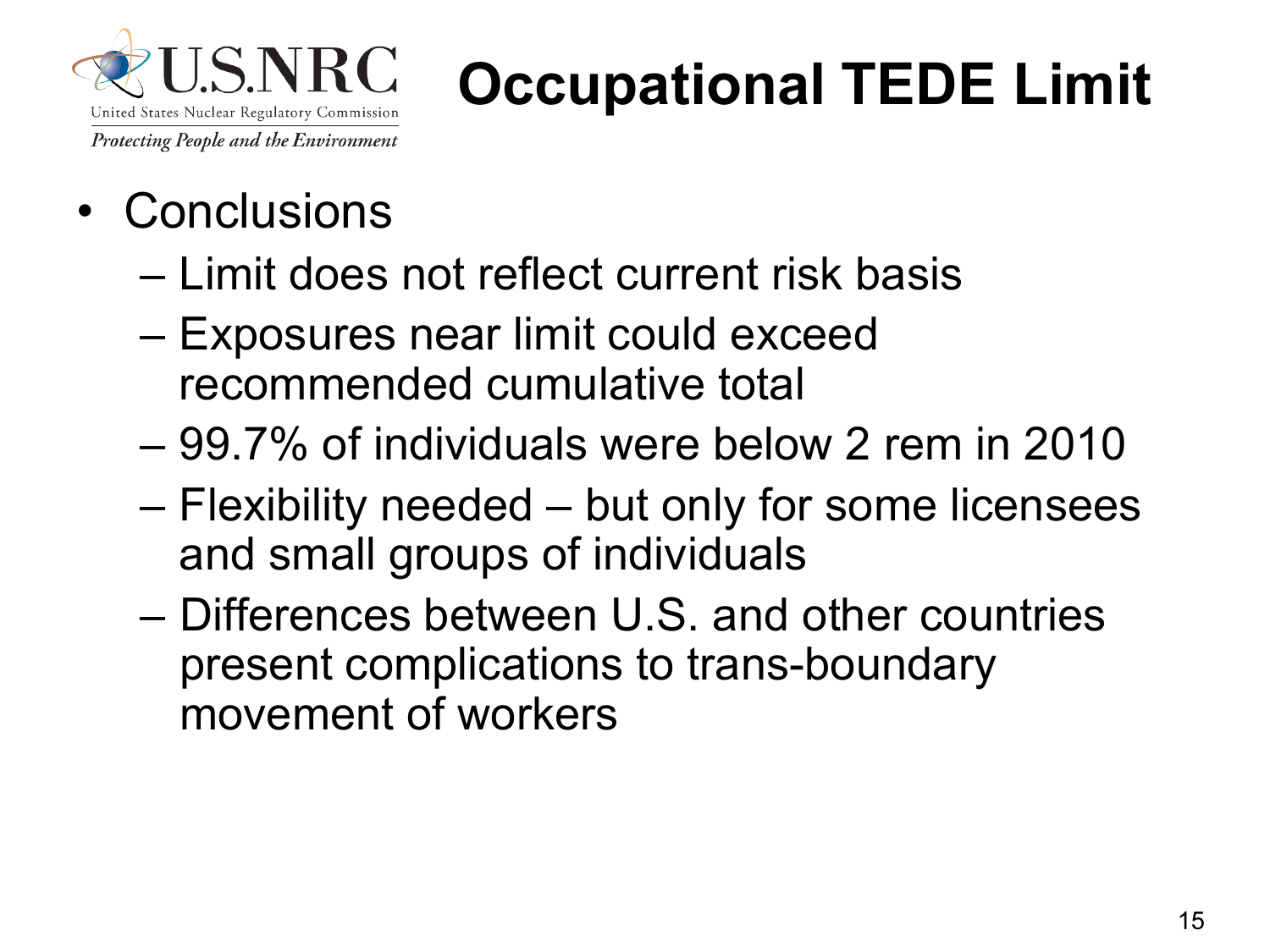#### **Occupational Exposure Distribution**





Fig. 7.3. Percent contribution of various sources to  $S$  for occupational exposure (1,400 person-Sv) for 2006. Percent values have been rounded to the nearest  $1\%$  [see Table 7.3 for the values of S (person-sievert)].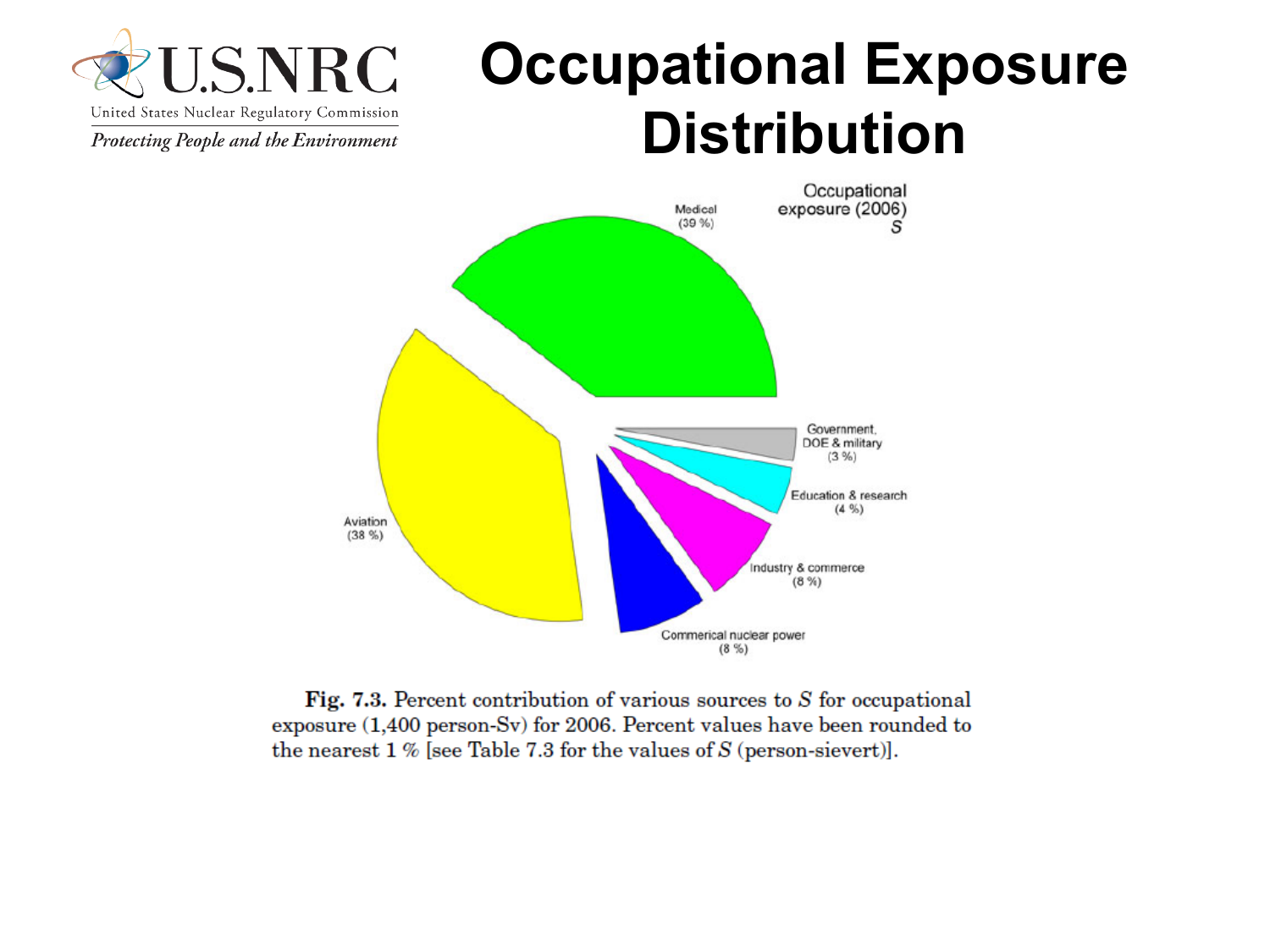

#### **Medical Occupational Exposure**



Fig. 7.5. Dose distribution for workers with recordable dose for the medical category, 2003 to 2006.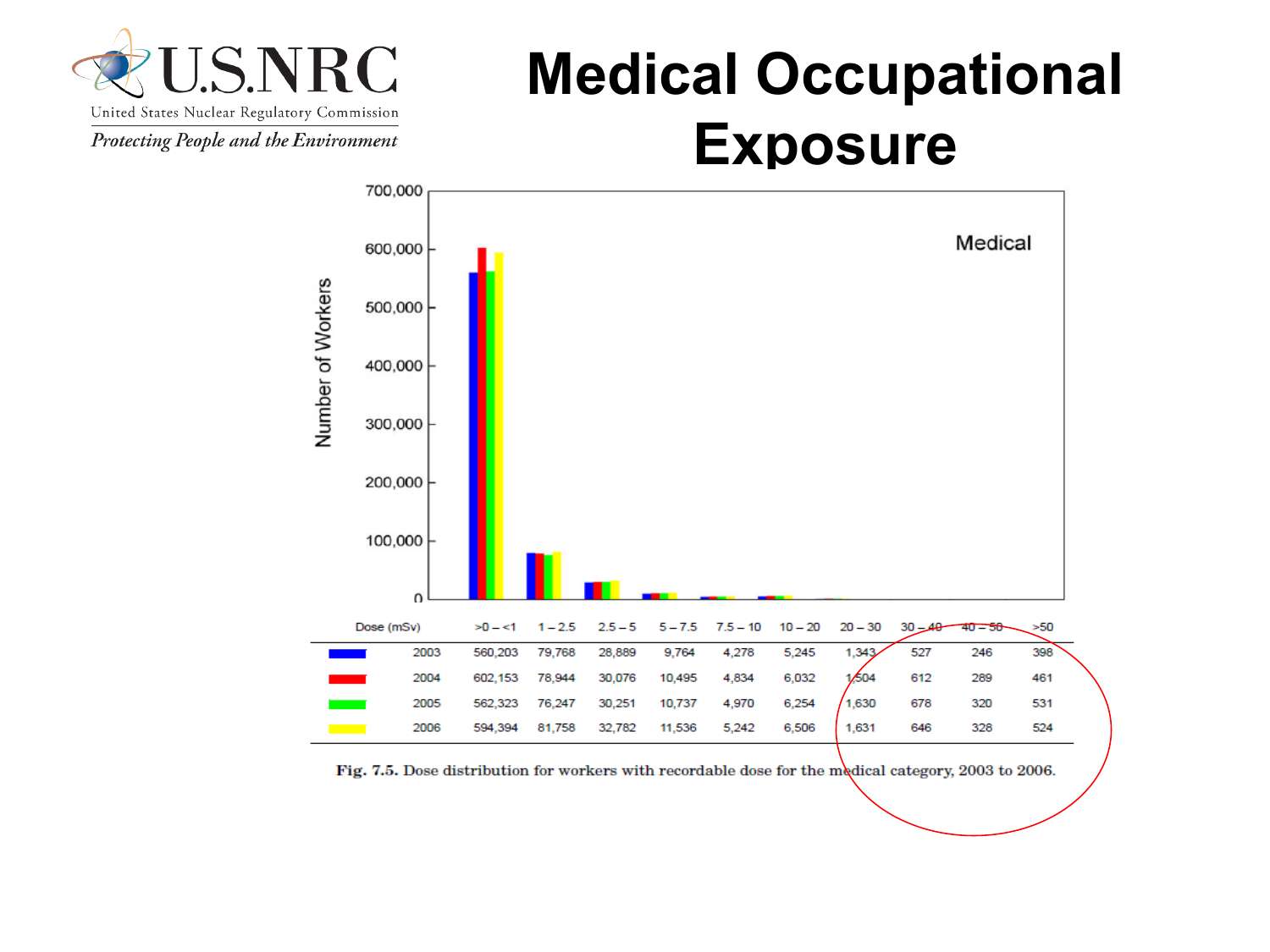

### **Occupational TEDE Limit**

- Stakeholder Feedback:
	- Little support for change to regulation
	- Suggestions of significant impact on licensed activities and delivery of health care
	- Suggestions that there could be an increase in the rate of non-compliance
	- Statements that sources and uses in U.S. are basis for having different dose limits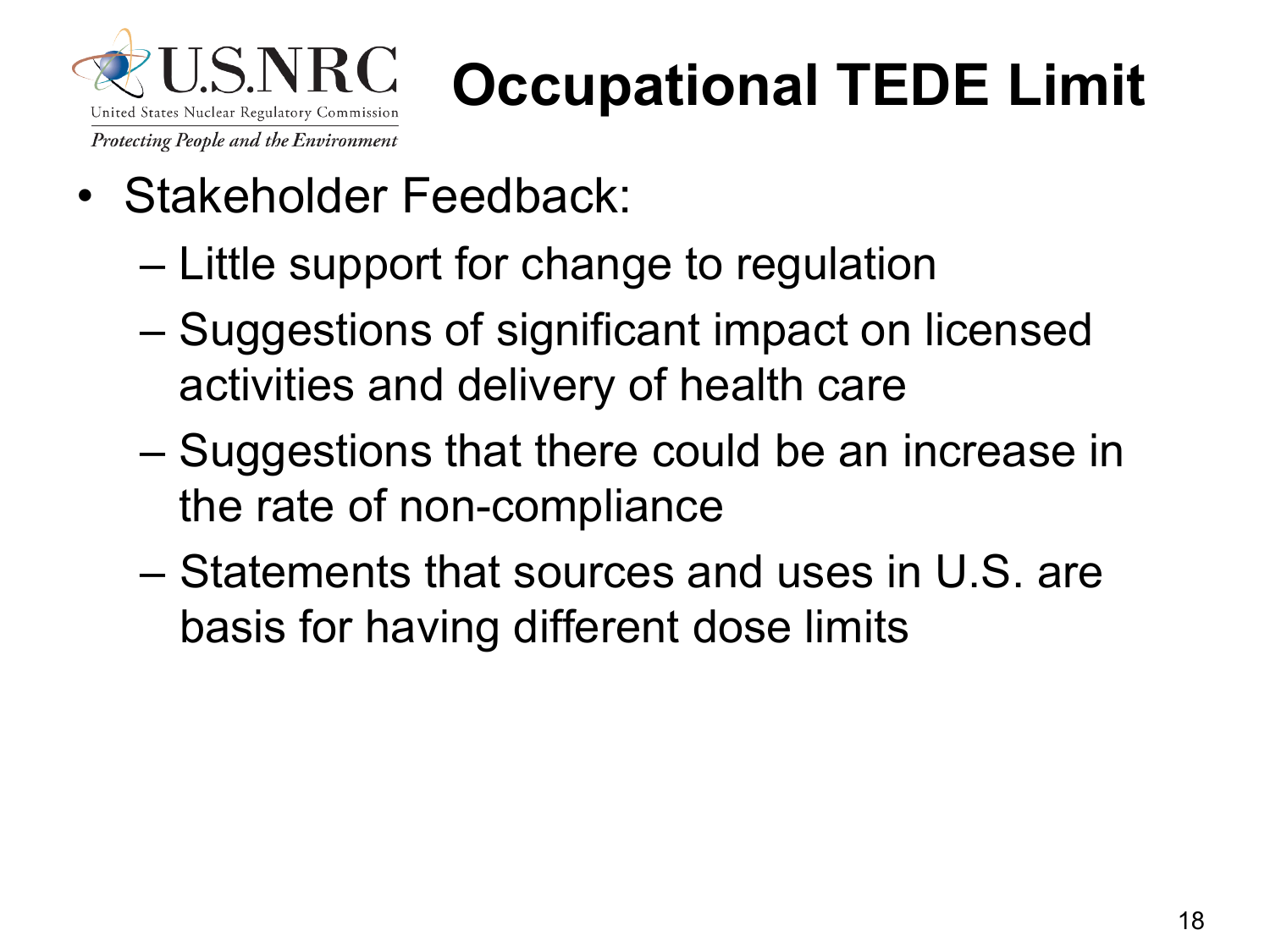

## **Occupational TEDE Limit**

- Staff Recommendation:
	- Develop regulatory basis for reducing limit to 2 rem (20 mSv/yr)
	- Explore mechanism for flexibility for those licensees who need it through specified approval process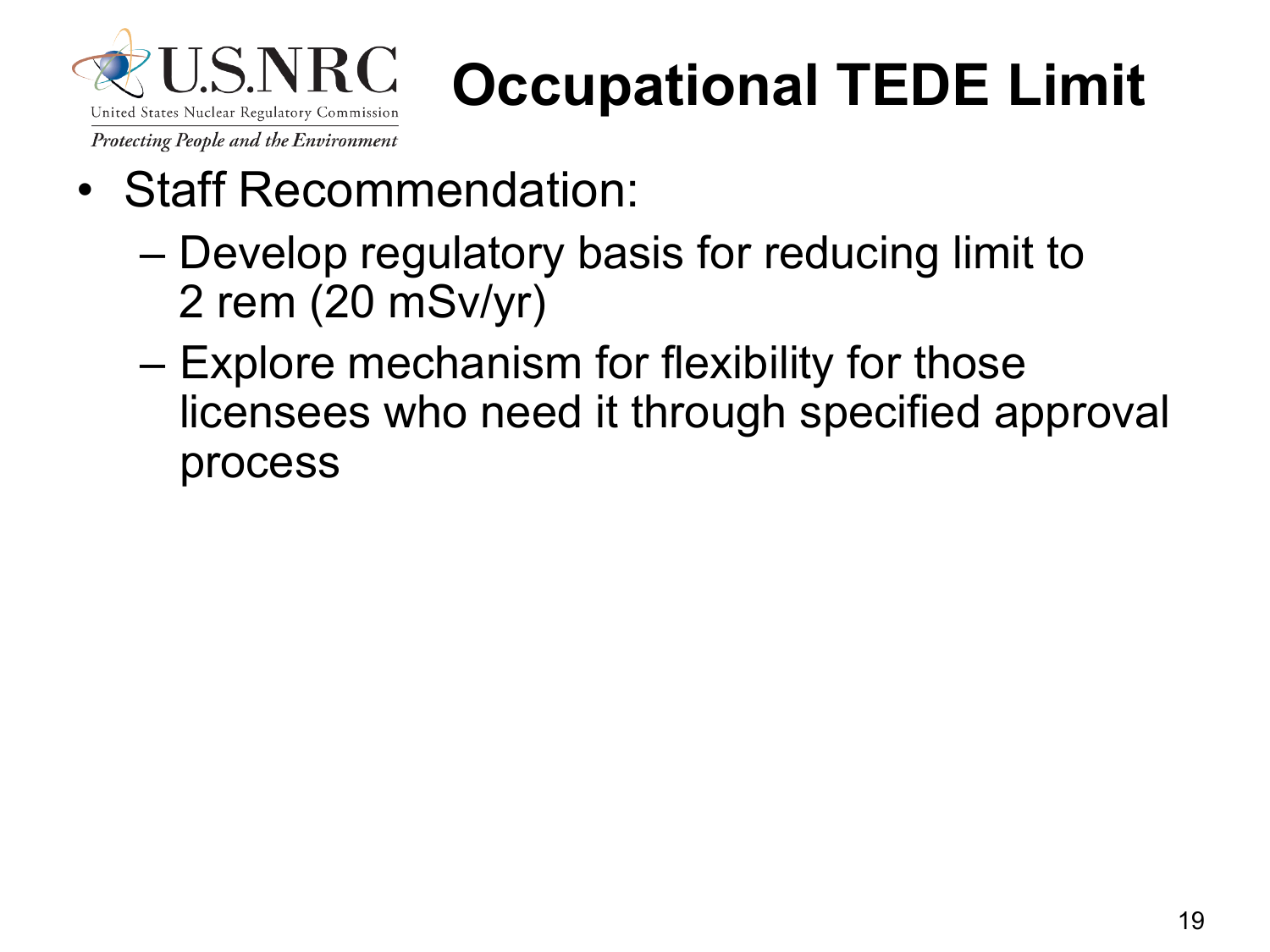

## **Lens of the Eye**

- ICRP recommendation issued April, 2011
	- Reduced limit based on evidence that radiation induces cataracts at lower cumulative levels than previously estimated ( $\approx$  50 rem (500 mSv)).
	- TEDE and LDE similar in many situations except
		- Shielding of body
		- Lower energy β/γ
	- Already incorporated into IAEA Basic Safety **Standard** 
		- IAEA Technical Meeting to develop initial implementation guidance, October 2 – 4, 2012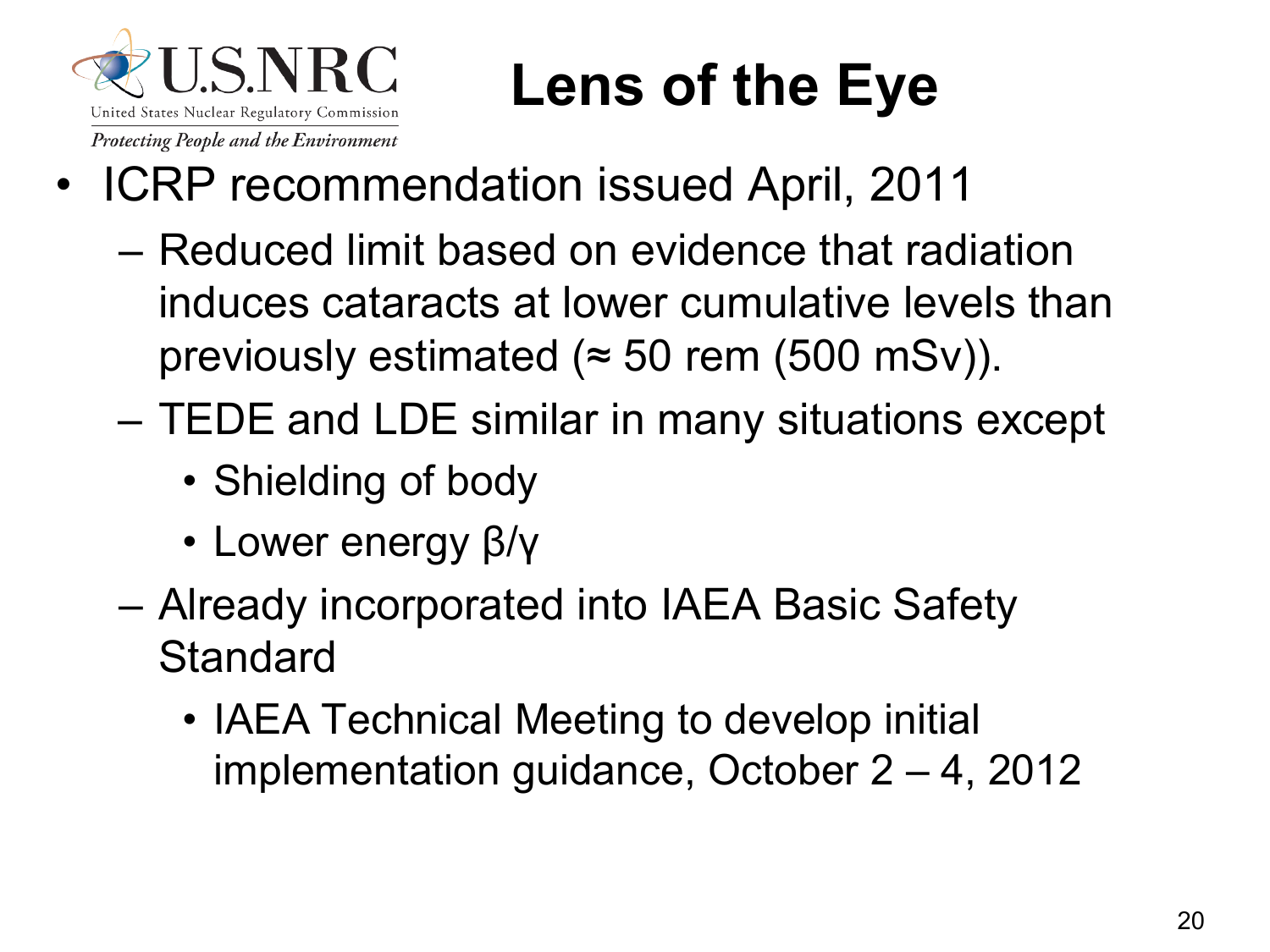

#### **Lens of the Eye**

- Mixed Stakeholder Feedback:
	- Scientific information questioned
	- Concern about numeric LDE value less than TEDE
	- Concern about type of effect
	- Significant impacts in interventional radiology and cardiology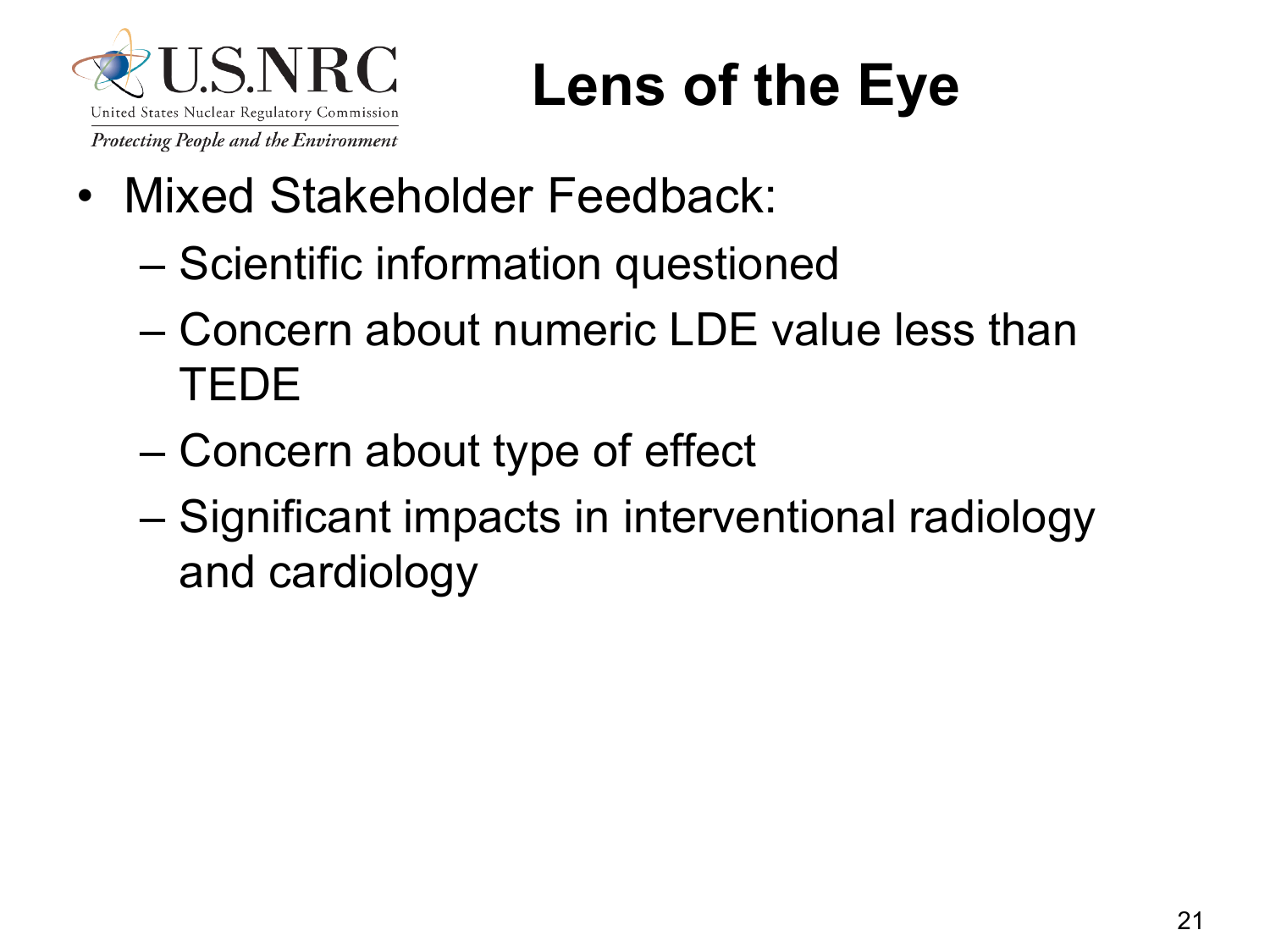

#### **Lens of the Eye**

- Staff Recommendation:
	- Develop regulatory basis for reducing limit
	- Consider single values of 5 rem (50 mSv) or 2 rem (20 mSv)
	- Continue dialogue on how prevention of cataracts should be viewed in comparison with the potential induction of cancer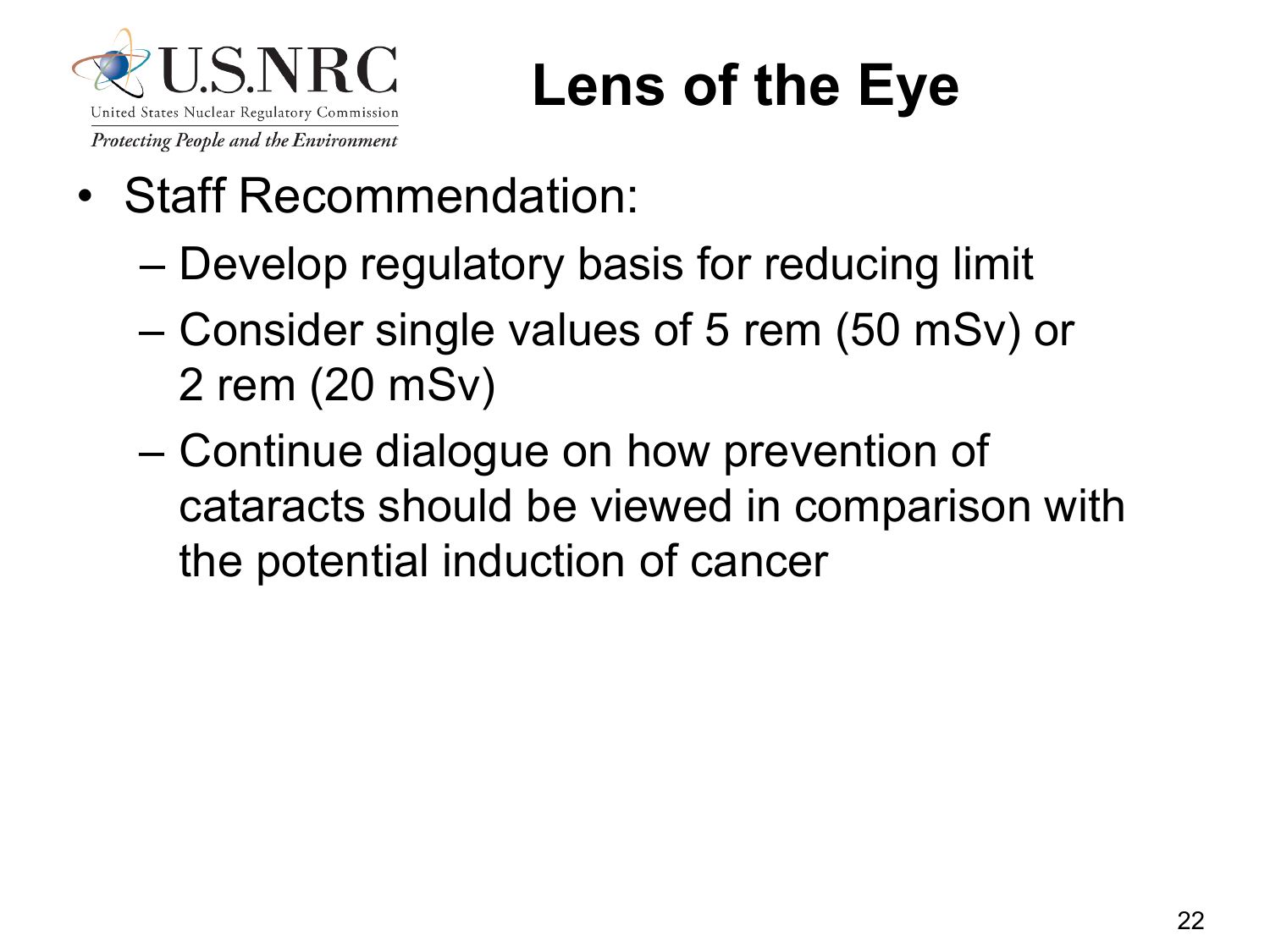

#### **Embryo/Fetus**

- ICRP recommendation of 100 mrem (1 mSv) applied after declaration
- Mixed feedback from stakeholders
	- In many cases, accommodation results in no additional exposure after declaration
	- Potential concern (medical) that lower value might result in decision to not declare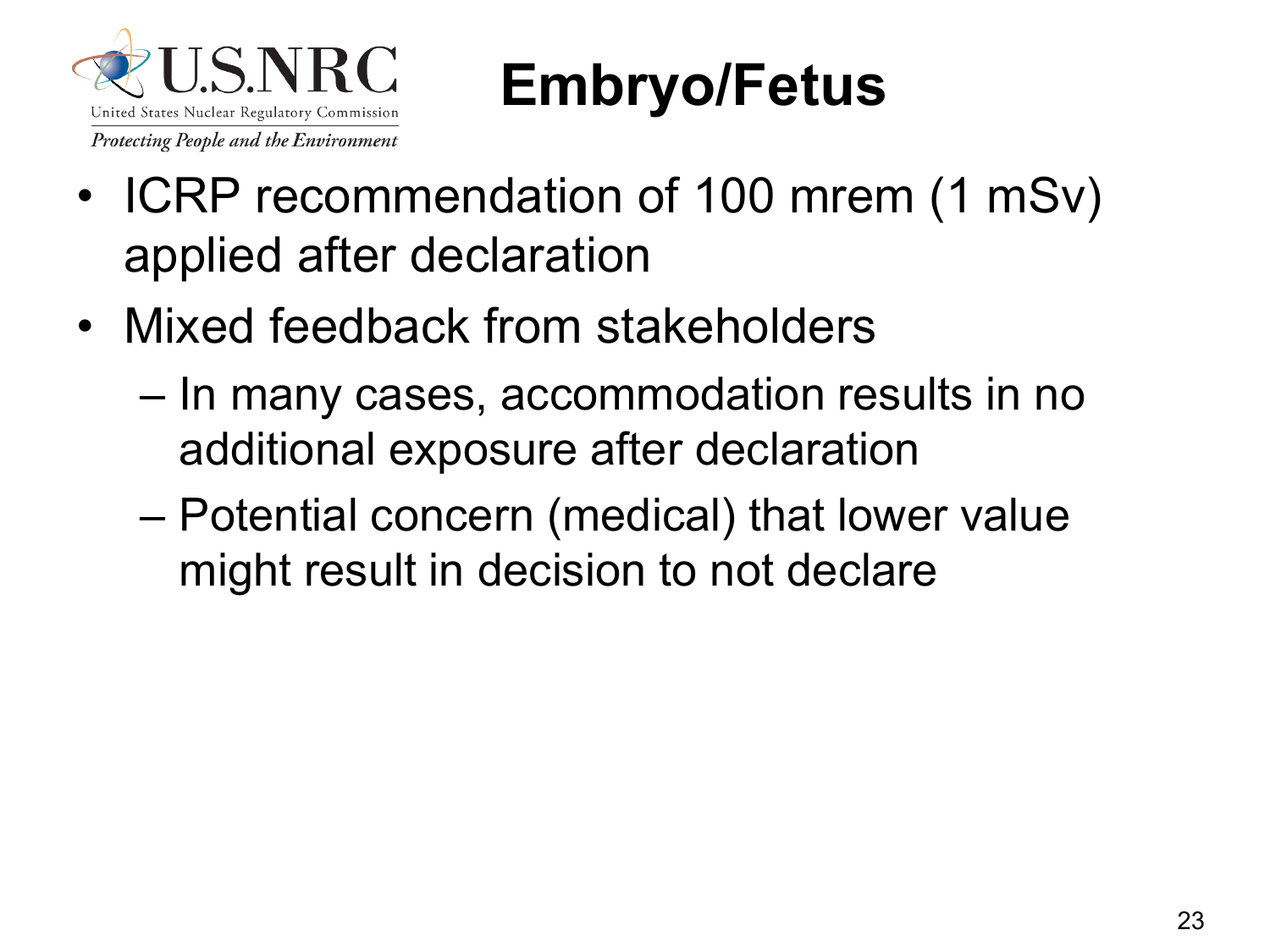

#### **Embryo/Fetus**

- Staff Recommendation:
	- Develop regulatory basis for reducing limit to 100 mrem
	- Consider options of applying over entire gestation period, or only after declaration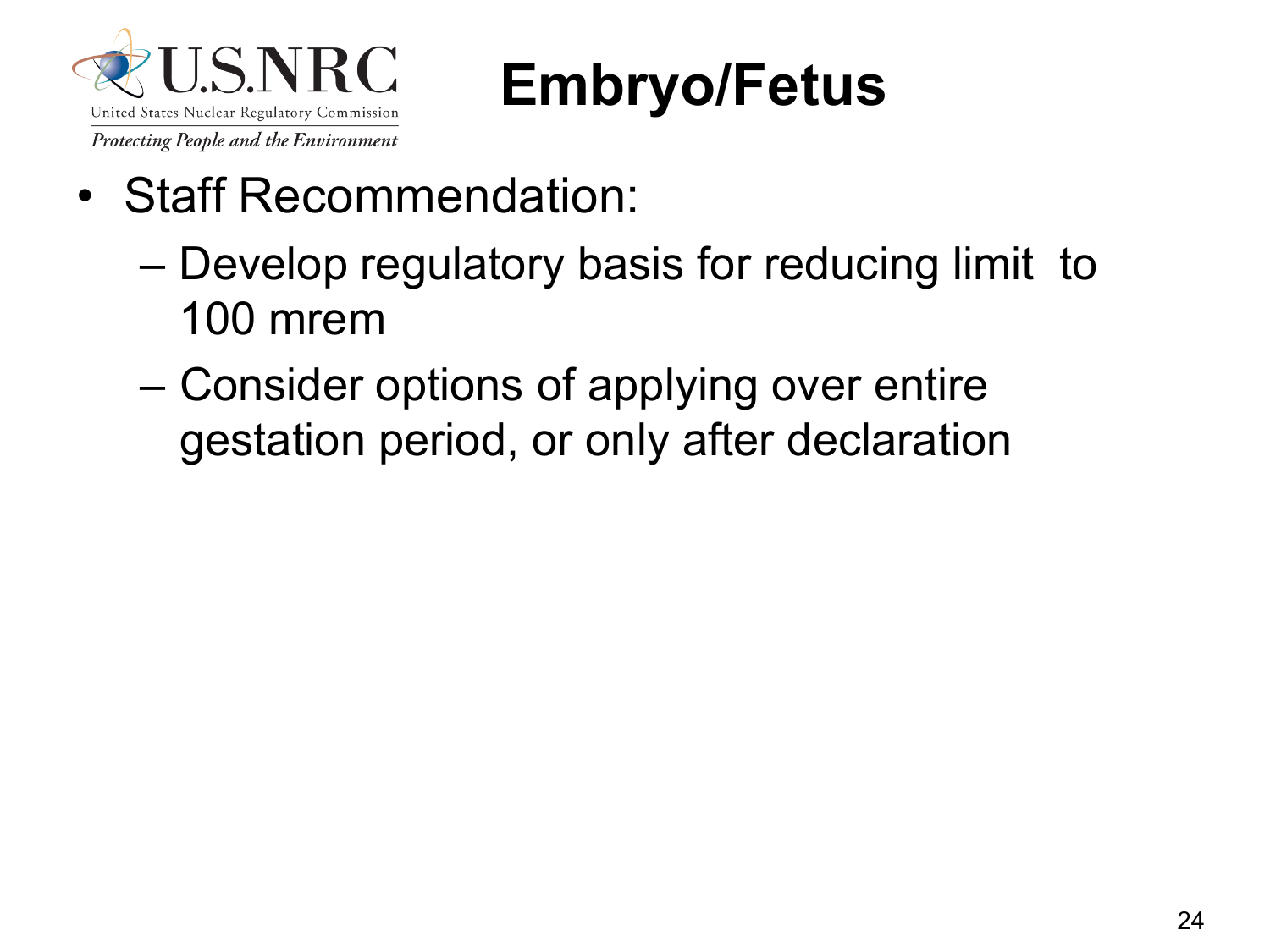

# **ALARA Planning**

- ICRP added emphasis to consistent use of optimization and use of constraints
	- Proposals to add requirements for ALARA planning to reduce highest individual exposures, instead of changing limits
	- Opposition to term constraints
	- Opposition to numeric value because it would be perceived to be a limit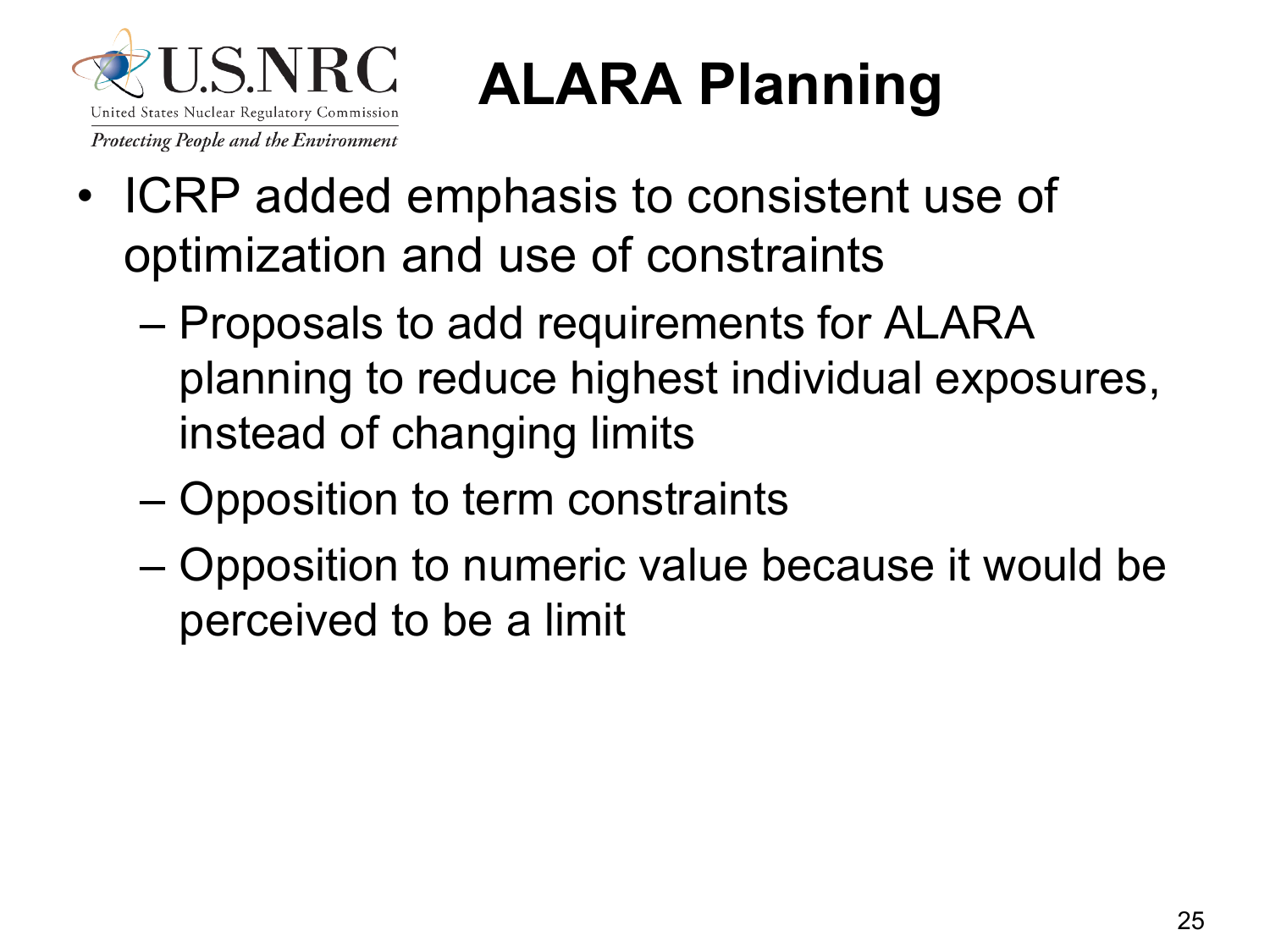

# **ALARA Planning**

- Staff Recommendation:
	- No significant change in rule text
	- Explore guidance to provide additional examples of acceptable mechanisms and programs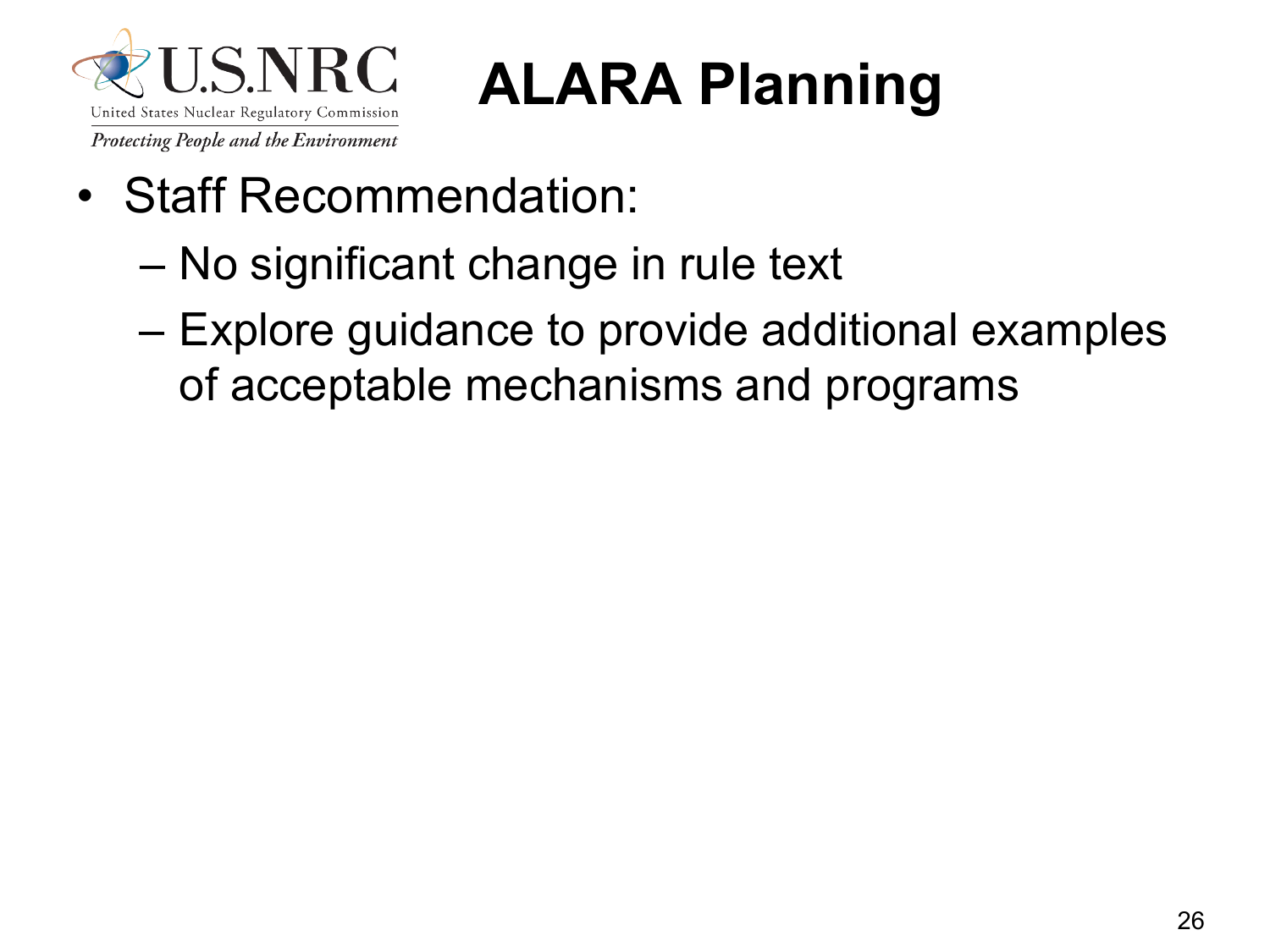

## **Units of Exposure and Dose**

Protecting People and the Environment

- Issue raised by stakeholders to move to SI units (Becquerel, Gray, Sievert)
- HPS position statement in February, 2012
- Current metrication policy states preference for SI units first, with special units in parenthetical
- Staff Recommendation:
	- Explore implications, benefits, and costs of aligning with metrication policy
	- Close interactions needed with other Federal Agencies and States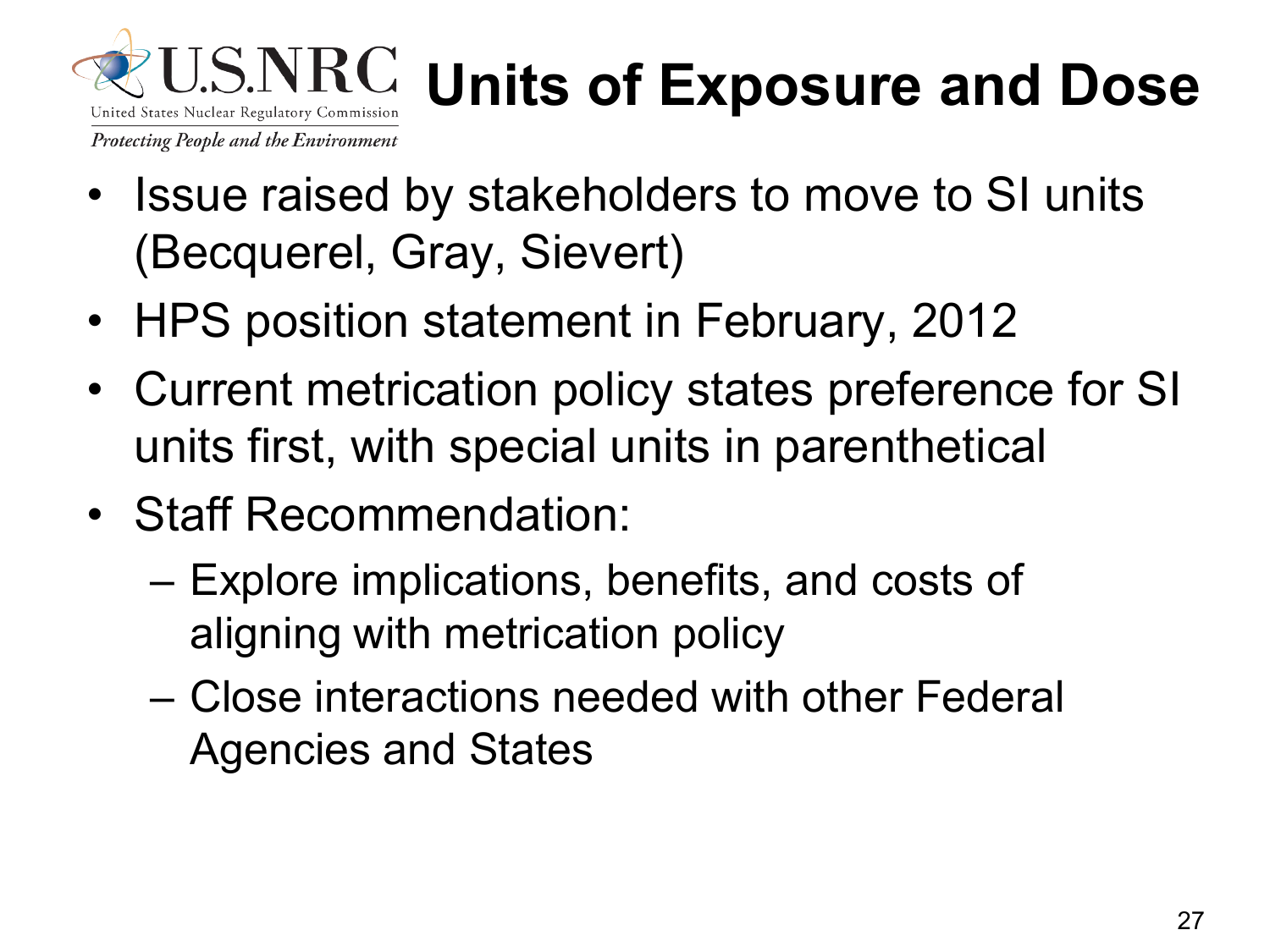

#### **Reporting of Occupational Dose**

- Seven categories required to report individual occupational doses
	- Licensees in Agreement States report as required by the State
	- Some categories of licensed use (e.g. medical) do not report
	- Database useful for assessment of impacts, inspection and enforcement, dose to an individual from multiple licensees.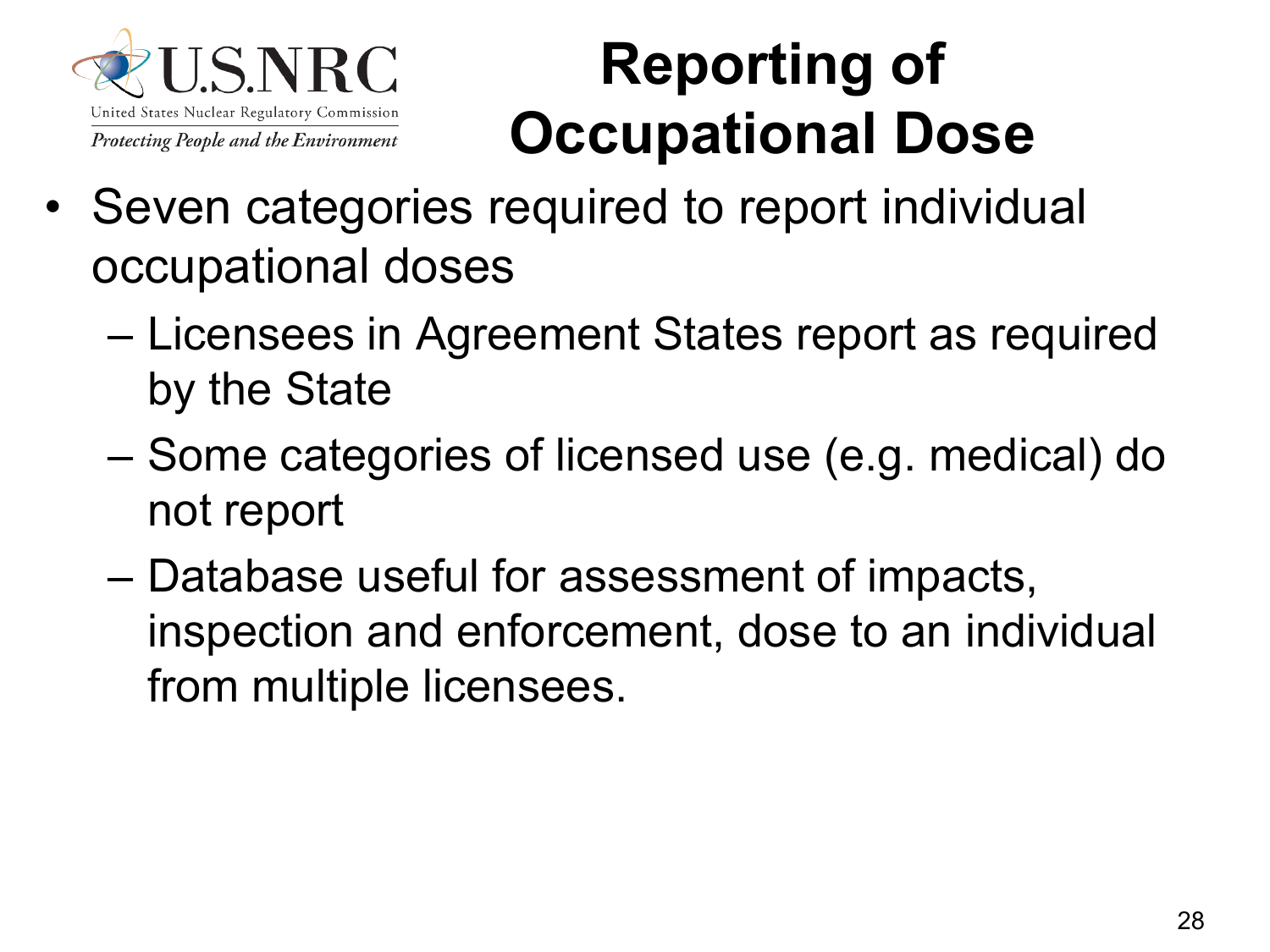

#### **Reporting of Occupational Dose**

- Staff Recommendation:
	- Explore implications, benefits, and costs of requiring additional categories to report
	- Explore mechanisms to increase sharing of data between NRC and States to move towards national database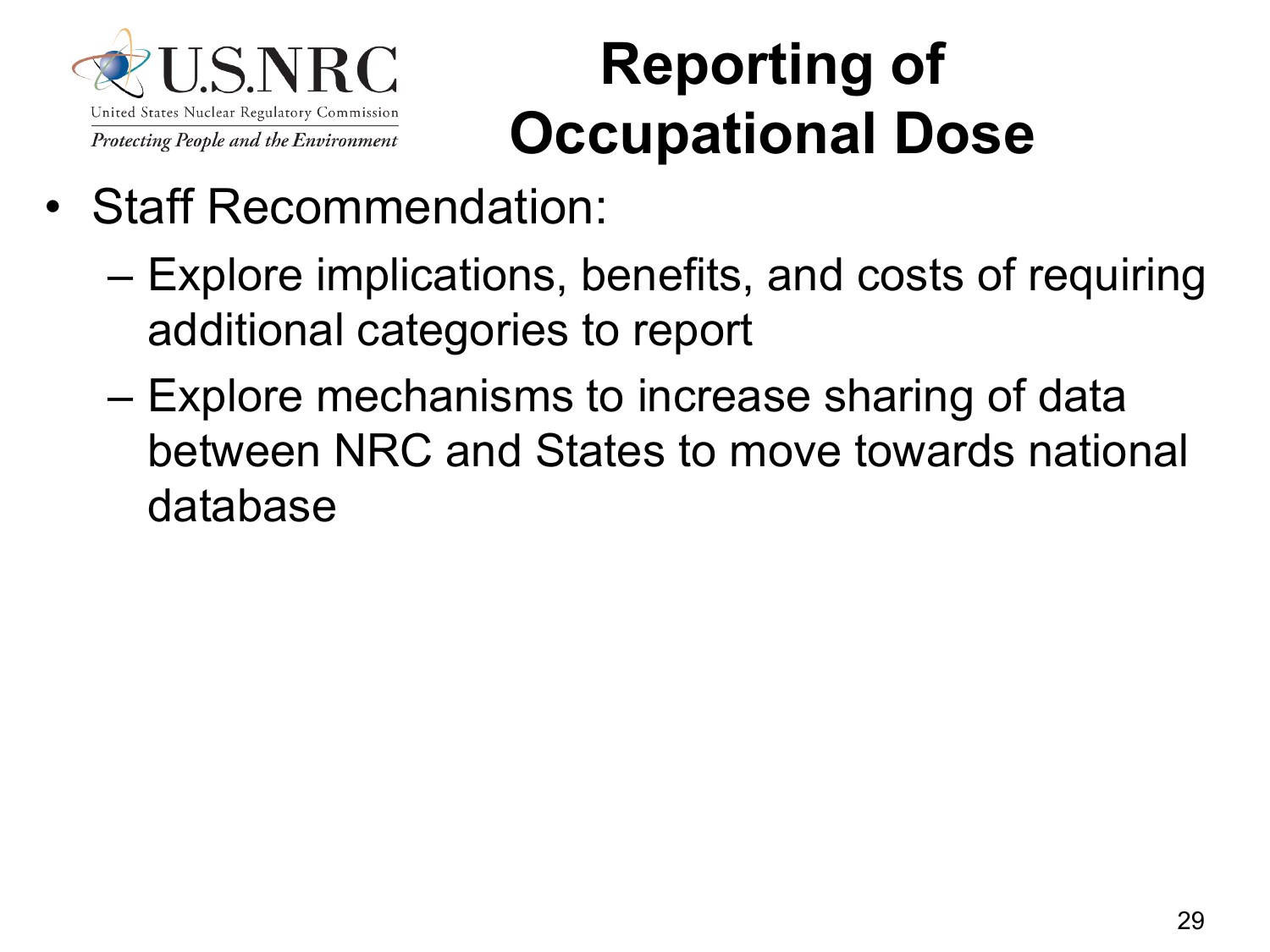

# **10 CFR Part 50, Appendix I**

- Methodology still based on ICRP 1 and 2
- Compliance calculations different for 10 CFR Part 20 and 10 CFR part 50
- Stakeholder encouragement to update and align dose calculation methodologies
- Staff Recommendation:
	- Initiate development of Regulatory basis for revision using updated methodology
	- Pursue rulemaking on parallel track with changes to 10 CFR Part 20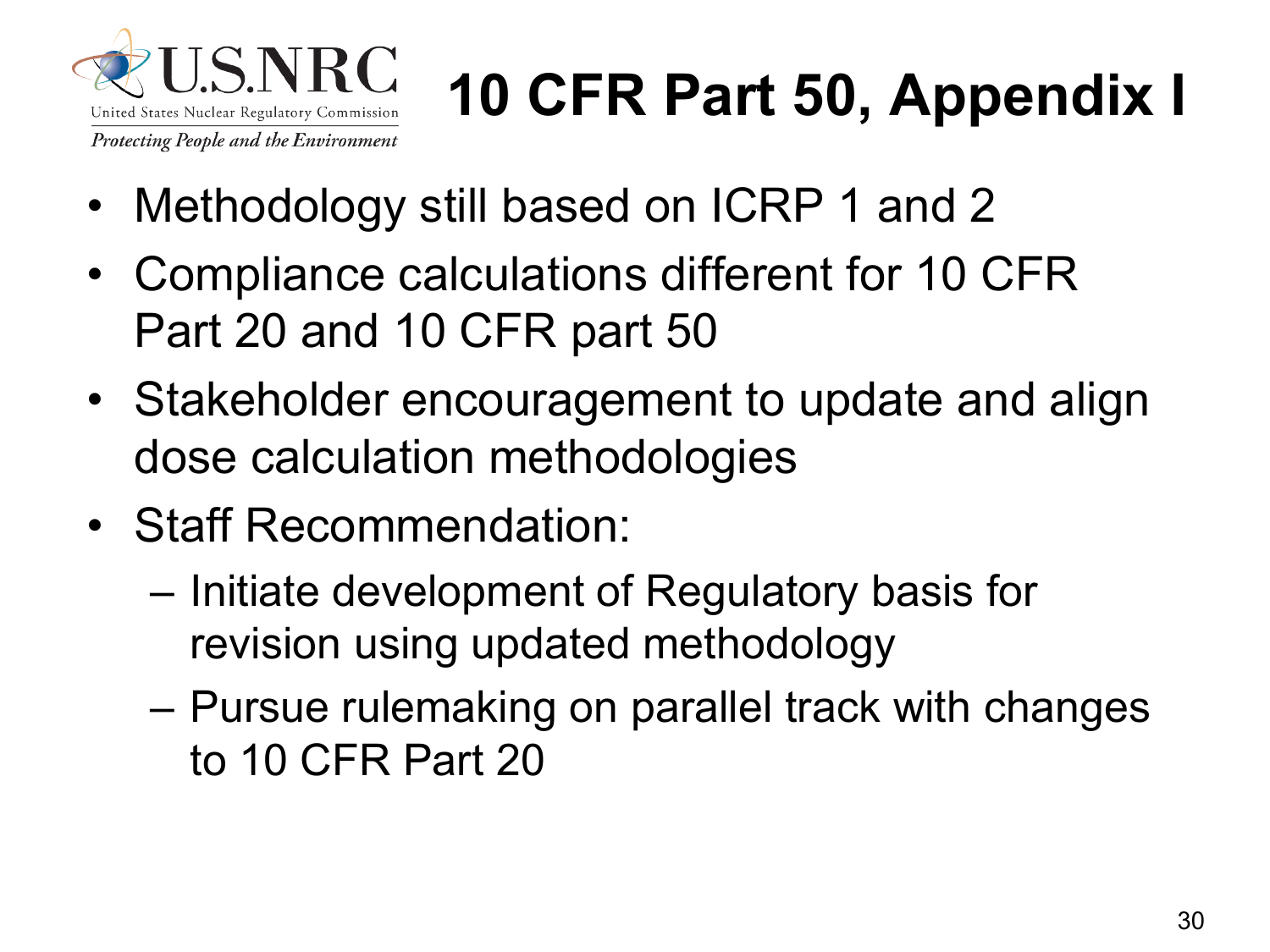

## **Backfit Considerations**

- 10 CFR Part 20 applies to all licensees, including those protected by various backfitting provisions
	- Previous revision in 1991 concluded final rule provided a substantial increase in overall protection of public health and safety based on both quantitative and qualitative grounds
	- Some provisions could be considered as redefinitions of adequate protection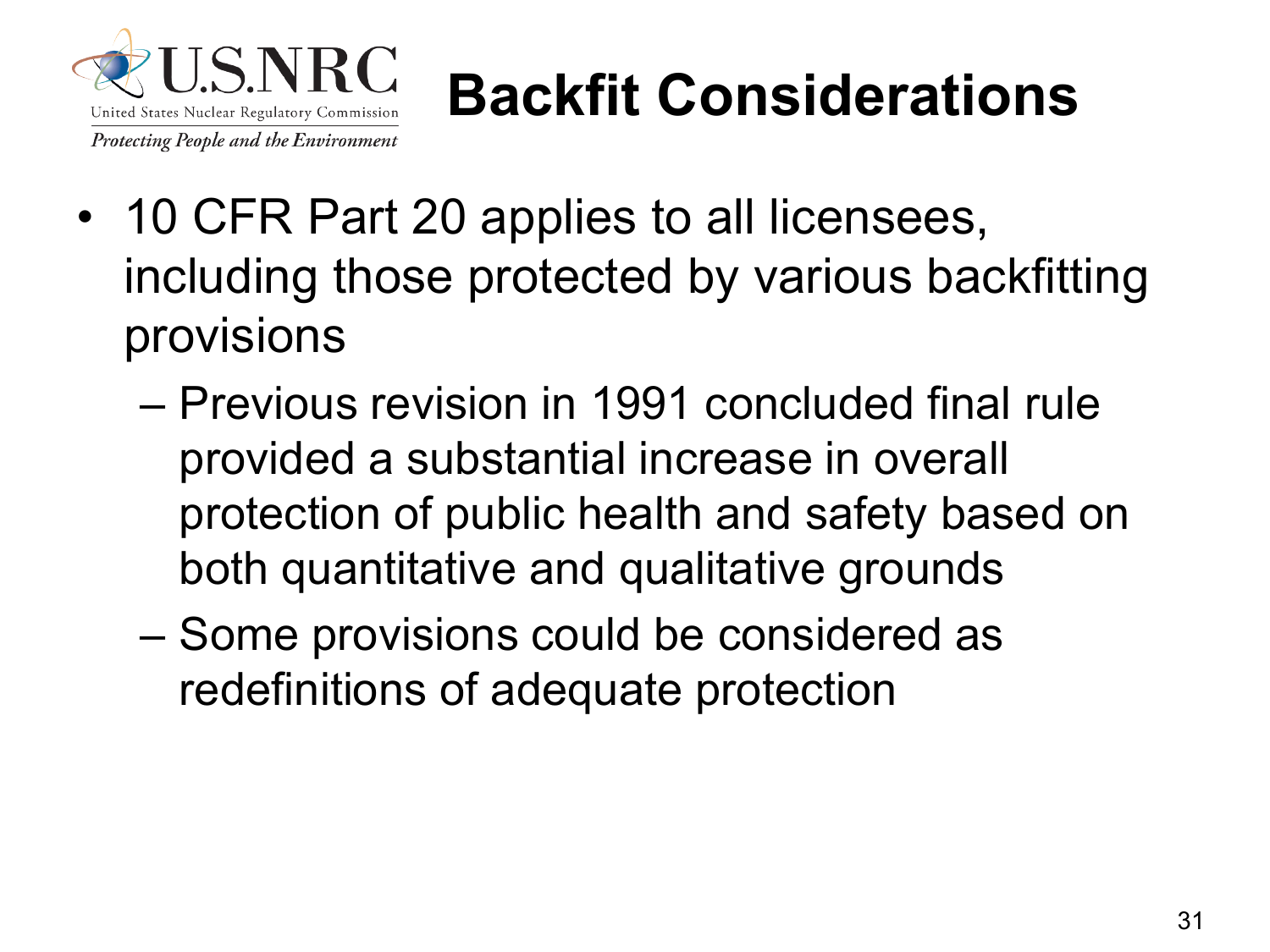

## **Backfit Considerations**

#### **Continued**

- Other provisions would require assessment of benefits and impacts
- Both Quantitative and Qualitative arguments will be important in analysis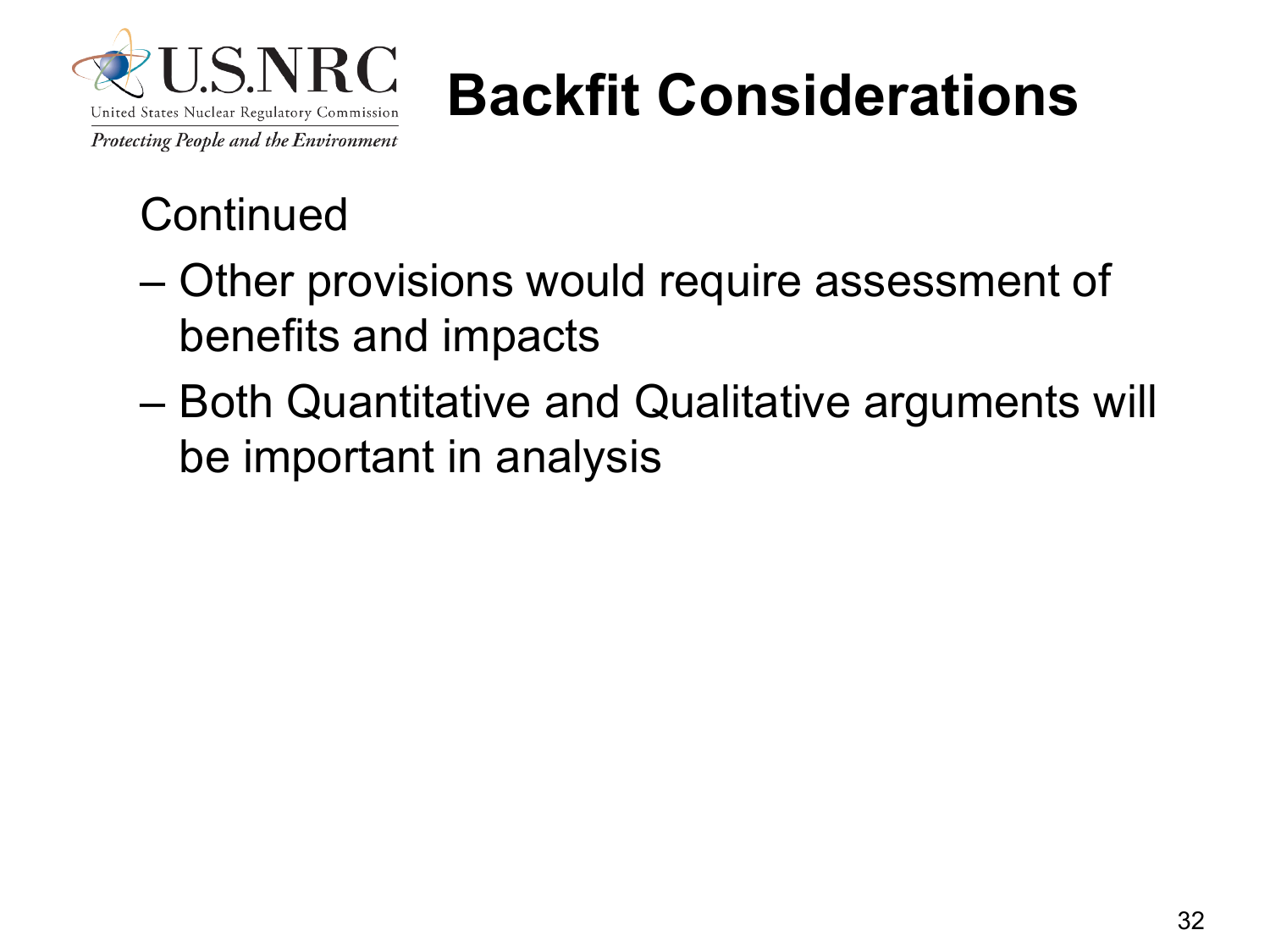

### **Staff Recommendation**

- Staff recommends approval of option to continue development of regulatory basis using recommended direction for each technical issue
- Staff recommends stakeholder outreach and participation on possible rule text, guidance, benefits, and impacts
- Staff recommends parallel regulatory basis development for proposed rules for 10 CFR Part 20 and 10 CFR Part 50, Appendix I